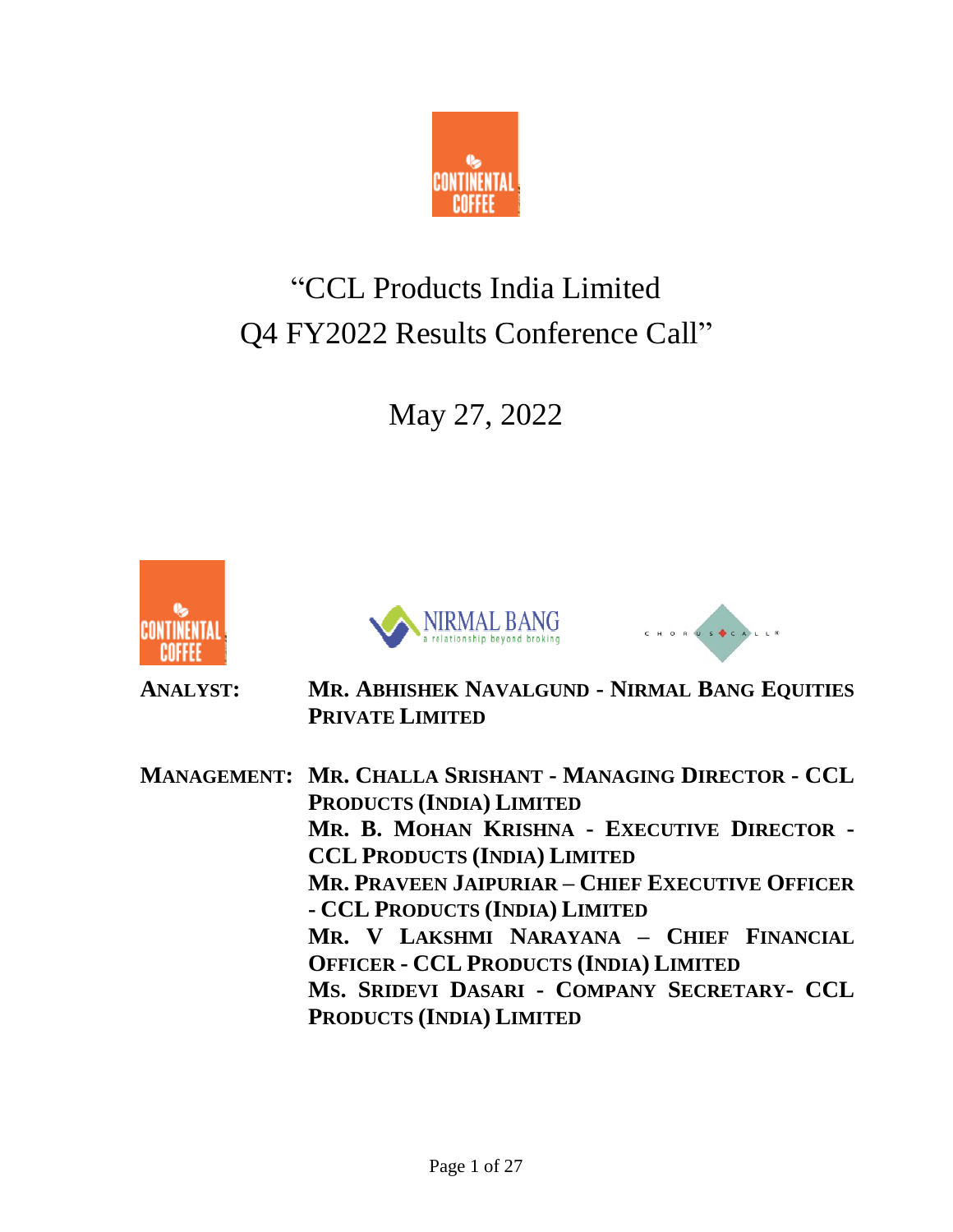

**Moderator:** Good day ladies and gentlemen and a very warm welcome to the CCL Products (India) Limited 4Q FY2022 Results Conference Call hosted by Nirmal Bang Equities Private Limited. As a reminder, all participant lines will be in the listen-only mode and there will be an opportunity for you to ask questions after the presentation concludes. Should you need assistance during the conference call, please signal an operator by pressing '\*' then '0' on your touchtone phone. Please note that this conference is being recorded. I now hand the conference over to Mr. Abhishek Navalgund from Nirmal Bang Equities. Thank you and over to you Abhishek!

- **Abhishek Navalgund**: Thanks. Good morning everyone. On behalf of Nirmal Bang Institutional Equities I welcome you all to Q4 and FY2022 earnings call of CCL Products India Limited. From the management side we have with us Mr. Challa Srishant, Managing Director, Mr. B. Mohan Krishna, Executive Director, Mr. Praveen Jaipuriar, CEO of the company and Mr. V Lakshmi Narayana, CFO and Ms. Sridevi Dasari, Company Secretary on this call. Without further ado I request Srishant to start with his opening comments post which we can open the floor for Q&A. Thank you and over to you Sir.
- **Challa Srishant**: Thank you for the introduction, Abhishek. I think opening comments will be given by Praveen this time. Praveen you can start.
- **Praveen Jaipuriar:** Good morning everyone. Thanks Abhishek for arranging the call. The group has achieved a turnover of Rs.379.47 Crores for the fourth quarter of 2021-2022 as compared to Rs.334.55 Crores for the corresponding quarter of the previous year and the net profit is Rs.52.70 Crores as against Rs.49.20 Crores for the corresponding quarter of the previous year. The EBITDA is Rs.87.53 Crores and profit before tax is Rs.68.14 Crores.

For the FY2021-2022, the group has achieved a turnover of Rs.1466.12 Crores as compared to Rs.1245.87 Crores for the corresponding period of the previous year and the net profit is Rs.204.35 Crores as against Rs.182.26 Crores for the corresponding period of the previous year. The EBITDA is Rs.335.16 Crores and the profit before tax is Rs.261.33 Crores that is it from my side. We are open for questions from your side.

**Moderator**: Thank you very much. Ladies and gentlemen we will now begin the question and answer session. The first question is from the line of Lokesh Maru from Nippon India Asset Management. Please go ahead.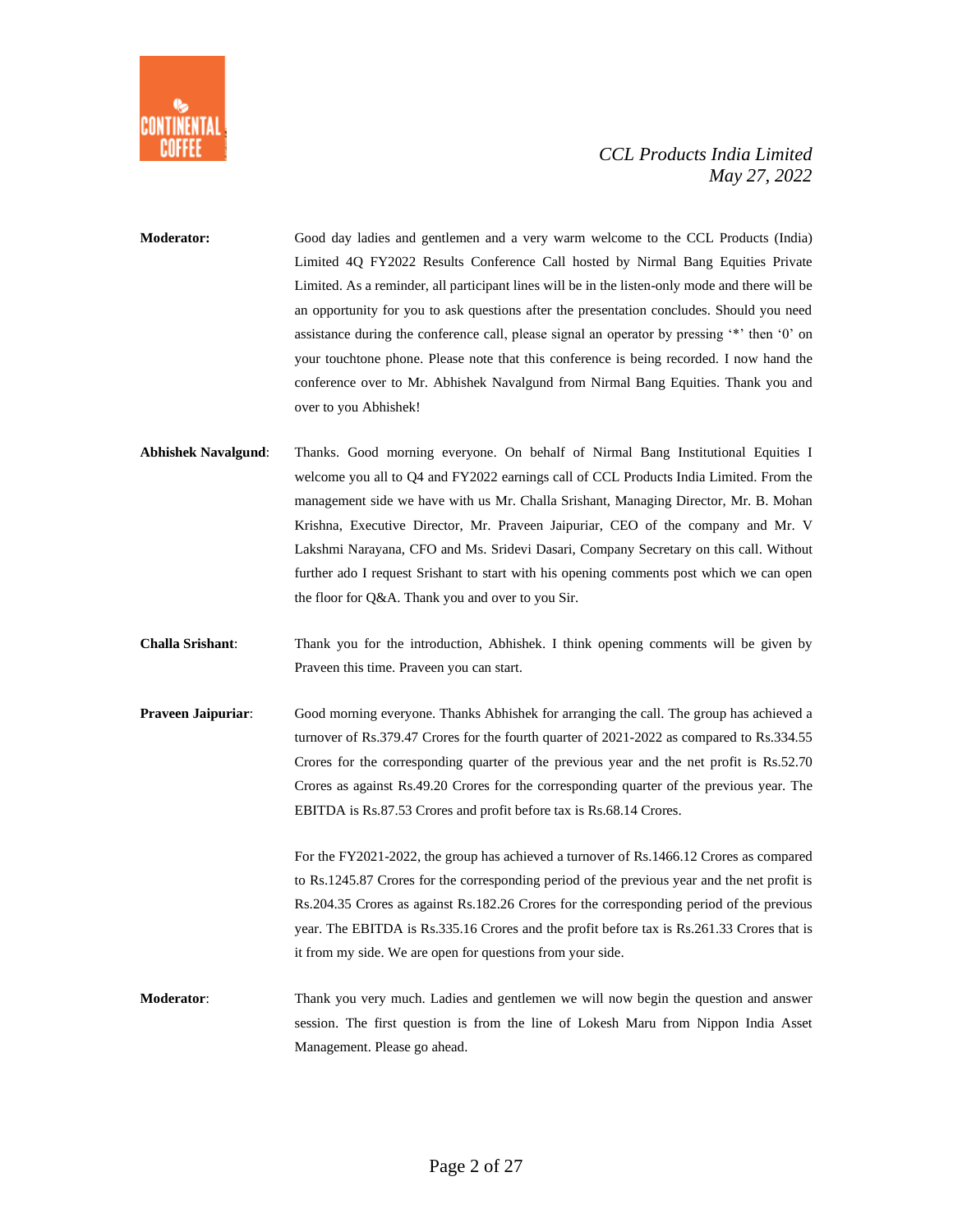

- **Lokesh Maru**: Thanks for this opportunity and congratulations on the amazing set of results. Given our exposure to Russia one would have expected some kind of degrowth, but we have only grown and that shows a lot of resilience as well. My first question quite obvious one is the dip in our gross margins and is within the subsidiaries and another is on the increase in staff costs which is quite stark, so any insights on the gross margin and staff cost front within the subsidiary?
- **Praveen Jaipuriar**: Gross margin there are a couple of reasons why gross margins got impacted and some of these are very obvious and being witnessed across the board. One of the gross tax piece is that we witnessed because of the Russia, Ukraine war some of our FD supplies got delayed and FD of course gives us better margins so that led to a little shrinkage there and then you have seen that last few months, there has been quite a bit of increase in the other input costs as well, be it energy costs and other costs so that also put some pressure and the third reason was that some of the logistics cost also was under pressure because of very high inflationary pressures, so if you combine all of these three that led to a little shrinkage in margin, but thankfully because of our model I think we have been able to kind of perform pretty well in spite of all these pressures.
- Lokesh Maru: But the transport cost and everything that you had mentioned would be below that line of, should be other expenses right so anything that we have witnessed from the raw material front, any spike or anything, my point being our spreads of processing, are they the same or have weakened a bit within the subsidiary part majorly standalone remains resilient but the subsidiary front which could be Vietnam and the branded sales, anything different on that from this thing?
- **Praveen Jaipuriar**: Not really only these factors have led, because coffee prices, generally are better covered, because of our cost plus model, processing costs and all that which are part of COGS they have got impacted everywhere across the board so that has only led to a certain shrinkage in the margins.
- Lokesh Maru: Sure and on the staff cost front, the spike that we see there both within India operations and subsidiaries?
- **Praveen Jaipuriar:** I do not think, beyond the topline growth increment is there, that is also almost in line with our growth percentages so that has not changed.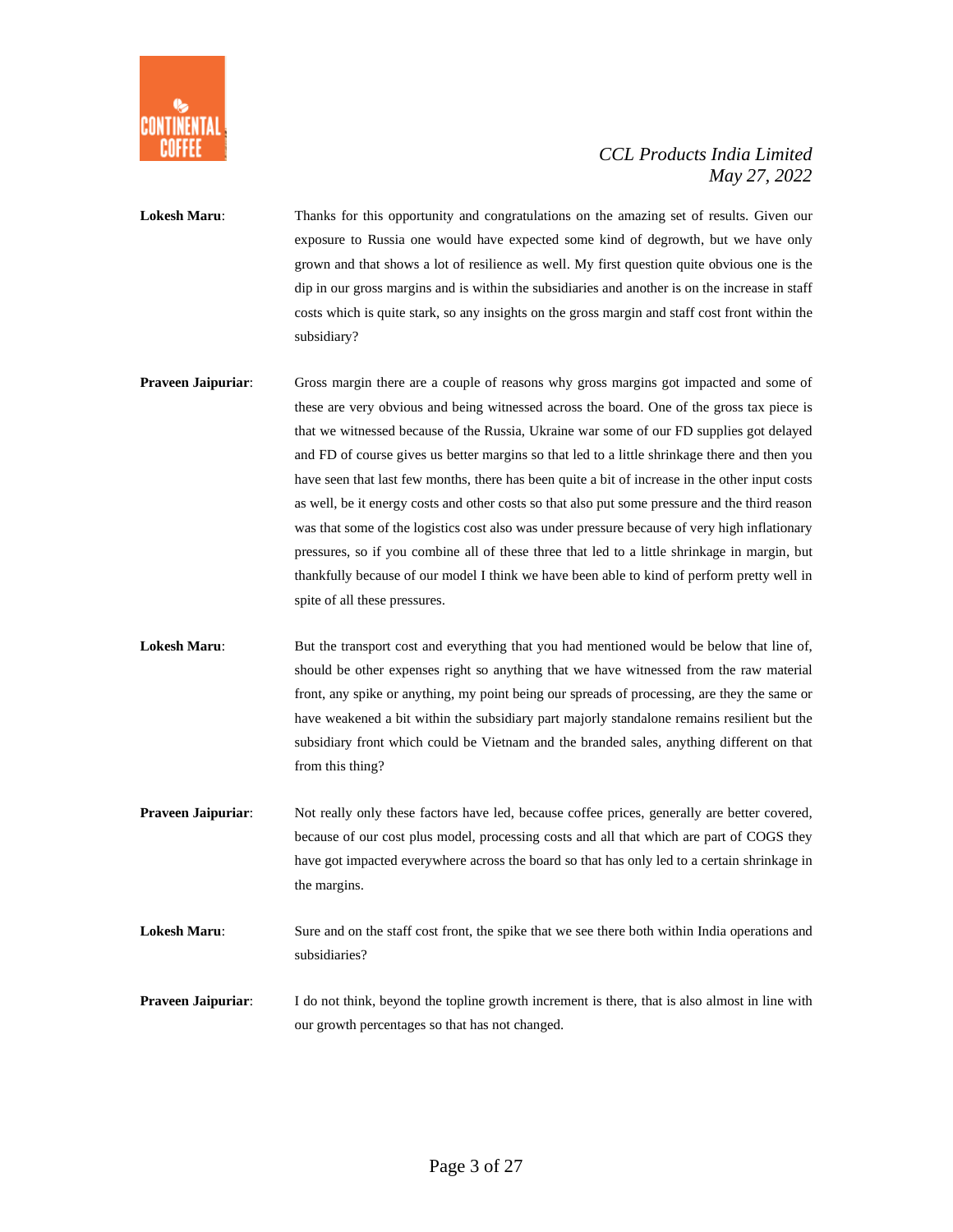

- Lokesh Maru: Staff cost has gone up by maybe 70% within subsidiary from Rs.7.5 Crores to Rs.13.5 Crores something like that? So I am guessing is there any addition of manpower for the branded sales or something like that?
- **Praveen Jaipuriar:** At the consolidated level it is in fact much lower than the topline growth. I will just check for the subsidiary that why it has increased and just asking Lakshmi Narayana to just check once. If you have anything else you can please go ahead.
- **Lokesh Maru**: Another question is 15% to 17% growth guided, so that is on volume front or EBITDA front?

**Praveen Jaipuriar:** It is on volume and obviously because of our model it will be on EBITDA front as well.

- **Lokesh Maru**: Okay, understood.
- **Praveen Jaipuriar:** The value may grow even higher than that, but volume and the EBITDA growths will remain in that range.

**Lokesh Maru**: That is all from my side. Thank you.

- **Moderator**: Thank you. The next question is from the line of Jignesh Kamani from GMO. Please go ahead.
- **Jignesh Kamani:** Just want to know about how is the volume growth for the full year, any color on the how much volume we lost because of the logistic issue or a Russia, Ukrainian issue in the fourth quarter?

Praveen Jaipuriar: Sorry, can you just come again. I just missed your first part.

**Jignesh Kamani:** For the full year what is the volume growth? I can say totally in some color in India and Vietnam utilization level and second thing on the fourth quarter because of the logistic issue and the Russia, Ukraine issue, how much volume we got lost or deferred to you can say the following quarter?

**Praveen Jaipuriar:** First is volume growth, approximately 15% volume growth we got, and as far as the fourth quarter thing is there, in terms of percentages of cost that got impacted was close to around 2% and if I were to talk about volumes approximately 500 to 700 tons of FB got deferred, so if that gives you an idea of the impact that we got in the fourth quarter.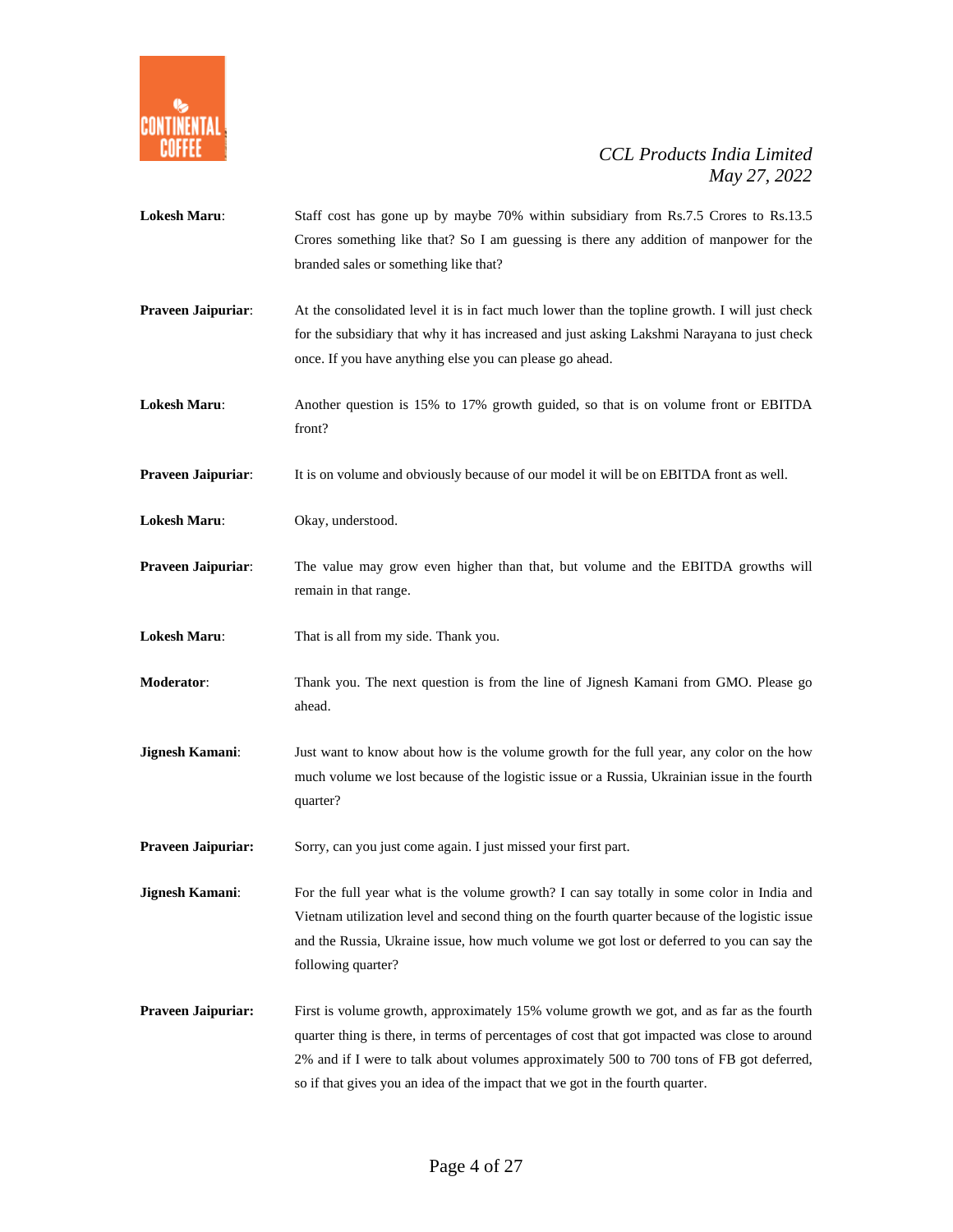

- **Jignesh Kamani:** Understood. Second thing our small pack capacity was supposed to commence in the fourth quarter of 12000 ton, any update on that is it commissioned or when it is expected to commission?
- **Praveen Jaipuriar:** Yes, it is already commissioned, so now all the small pack is being done at our new unit.
- **Jignesh Kamani:** Then next year what kind of utilization we can expect from this 12000 ton small pack?
- **Praveen Jaipuriar:** Because of all these new things that have a kind of impacted everything, a lot of our small packs used to go to the emerging markets and that has got impacted because of the coffee price increases and all that, so right now we are ourselves gauging that what would be our capacity utilization, but a large part of that capacity utilization is coming from the domestic market which is our own branded sales, so approximately we know that out of that 12000 tons almost 50% will get utilized by the domestic market itself, so that is we are very sure of and if you add some if you get more small pack orders from outside we could be looking at a 60% to 70% kind of a utilization.
- **Jignesh Kamani:** I want to understand right now as because of the dynamics small pack demand emerging market might be weak, but two quarters down line they might materialize and then our profitability will improve because of the higher contributions from the small pack right?
- **Praveen Jaipuriar:** Absolutely.
- **Jignesh Kamani**: Thanks a lot.

**Moderator:** Thank you. The next question is from the line of Vivek Ganguly from Nine Rivers Capital. Please go ahead.

**Vivek Ganguly:** Thank you for the opportunity. I had one question on volumes, so what would have been the volume that we have done in FD and SD?

- **Praveen Jaipuriar:** We will not divulge with exact volume figures, but our FD contribution this year would be approximately 25%, it could have been a little more at this 600, 700 tons got deferred, but yes barring that approximately 25%.
- **Vivek Ganguly:** Just a couple of other questions. One, can you give us how the continental coffee, the domestic coffee business is doing, what is the revenue that you will have done and on your new initiative in the plant-based protein segment?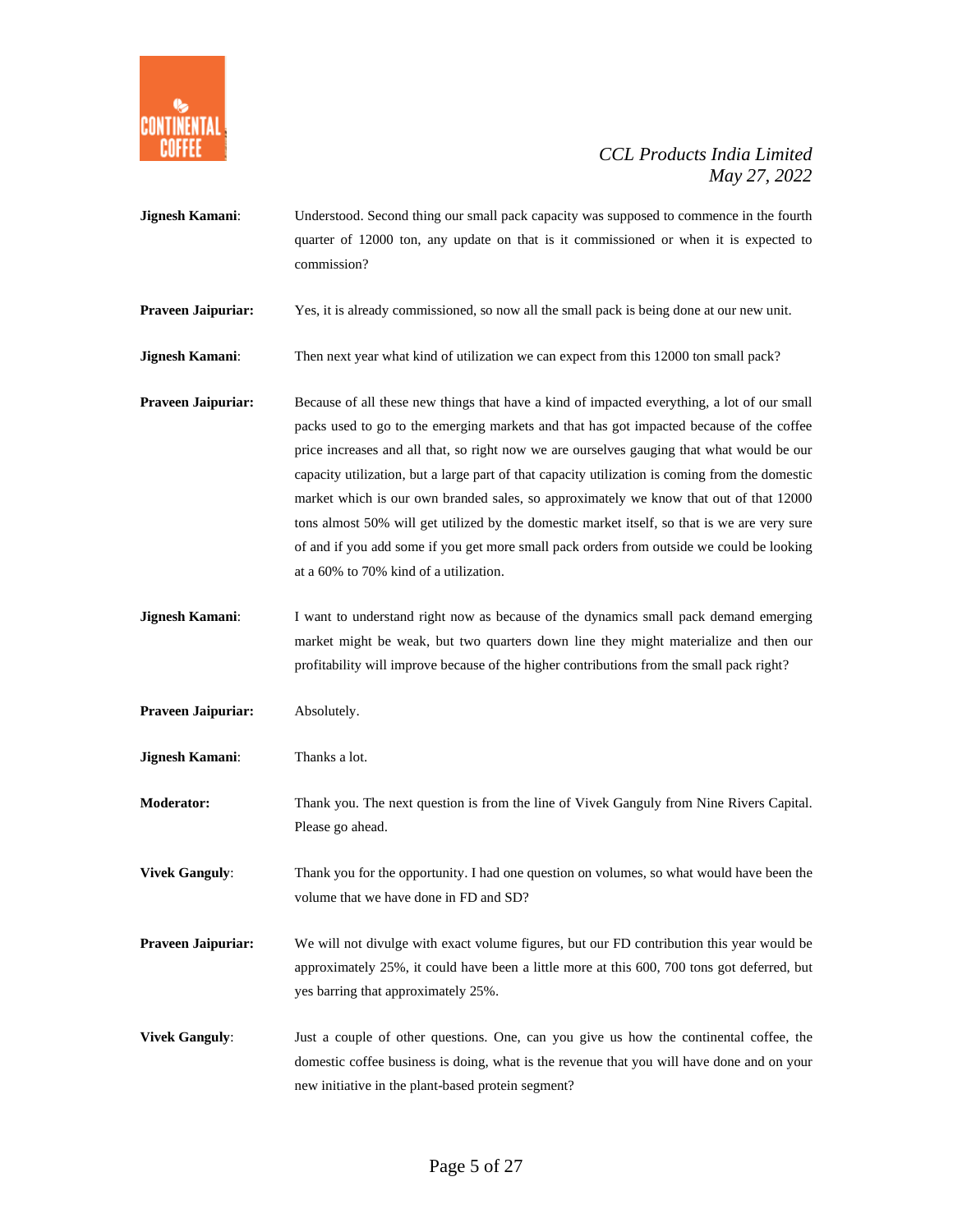

| Praveen Jaipuriar:    | The domestic market last year we had on a total level which is like domestic consists of<br>various segments, which is both branded and bulk and private label we had achieved Rs.150<br>Crores last year and this year we touched a figure of Rs.200 Crores out of which almost<br>65% to 70% in fact 70% will be pure brand sales, so that is the turnover that we achieve and<br>the brand sales and the topline, the total sales grew by 35% approximately and the branded<br>sales grew by 40%. And the protein based snacks we just in fact a couple of days ago we<br>just started to launch in the market, we have only chosen three cities which is Chandigarh,<br>Pune and Hyderabad to seed our product, so it will be a launch which is not like a big bang,<br>but more of a seeding launch because it is a new product category and it is a new initiative<br>for us as well so it is just couple of days since the product has gone to the market and we<br>will keep you updated as we go along. |
|-----------------------|------------------------------------------------------------------------------------------------------------------------------------------------------------------------------------------------------------------------------------------------------------------------------------------------------------------------------------------------------------------------------------------------------------------------------------------------------------------------------------------------------------------------------------------------------------------------------------------------------------------------------------------------------------------------------------------------------------------------------------------------------------------------------------------------------------------------------------------------------------------------------------------------------------------------------------------------------------------------------------------------------------------|
| <b>Vivek Ganguly:</b> | Thank you. That is all from my side.                                                                                                                                                                                                                                                                                                                                                                                                                                                                                                                                                                                                                                                                                                                                                                                                                                                                                                                                                                             |
| Moderator:            | Thank you. The next question is from the line of Ritu Modi from IIFL Asset Management.<br>Please go ahead.                                                                                                                                                                                                                                                                                                                                                                                                                                                                                                                                                                                                                                                                                                                                                                                                                                                                                                       |
| Ritu Modi:            | Thanks a lot for taking my question. My first question is basically in terms of volume<br>growth which you indicated of 15% and assuming that is for the year right?                                                                                                                                                                                                                                                                                                                                                                                                                                                                                                                                                                                                                                                                                                                                                                                                                                             |
| Praveen Jaipuriar:    | Yes.                                                                                                                                                                                                                                                                                                                                                                                                                                                                                                                                                                                                                                                                                                                                                                                                                                                                                                                                                                                                             |
| Ritu Modi:            | Could you just help us understand the volume growth for the quarter is because for nine<br>months I think you would indicate it was around 18.5% so for the quarter how much sort of<br>volume growth did we do?                                                                                                                                                                                                                                                                                                                                                                                                                                                                                                                                                                                                                                                                                                                                                                                                 |
| Praveen Jaipuriar:    | For the quarter it will not be very high, it would be in the range of 5% to 7% that is<br>primarily as I was mentioning earlier is because of the deferment of one big consignment to<br>Russia and Ukraine that got little delayed, so that happened in the month of April, so the<br>fourth quarter numbers therefore look a little muted.                                                                                                                                                                                                                                                                                                                                                                                                                                                                                                                                                                                                                                                                     |
| Ritu Modi:            | In terms of the spreads that we would be making because if I just look at EBITDA per kg,<br>what would that number be positive for FY2022 and how are we looking at it going for over<br>the next two, three years?                                                                                                                                                                                                                                                                                                                                                                                                                                                                                                                                                                                                                                                                                                                                                                                              |
| Praveen Jaipuriar:    | Because we are not indicating the exact volumes, it is a little sensitive to share this data in<br>terms of what will be our EBITDA per kg, otherwise also segment wise we get different<br>EBITDA between spray dried, Agglo, FD and things like that, but one thing which I would                                                                                                                                                                                                                                                                                                                                                                                                                                                                                                                                                                                                                                                                                                                              |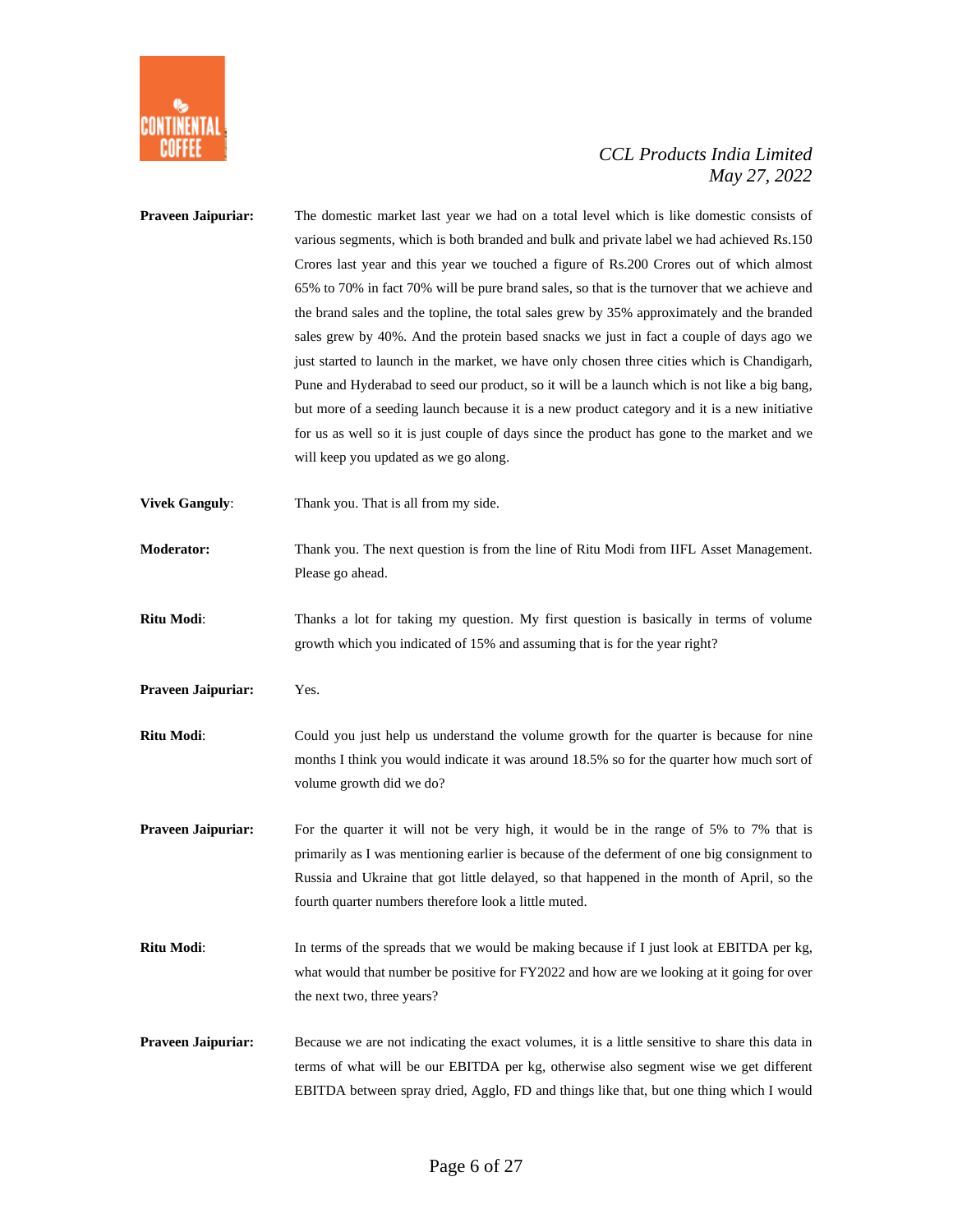

like to mention is that there would be very marginal differences in the EBITDA per kg that we will witness quarter-on-quarter or year-on-year because of our cost plus model. Of course there has been a shrinkage in margins, because of things which were beyond our control like processing costs and freight costs and all that, so there has been a little bit of a shrinkage in the EBITDA per kg, but that is very marginal and we will look forward to regain that in the coming months.

- **Ritu Modi**: Basically I was just trying to understand because we will have the small pack capacity also operational now plus FD also being a high margin, highest business, so we had indicated earlier as well from that Rs.100 approximately Rs.120, is it fair to assume that we will be seeing a gradual increase, because of all these factors which are high margin and high spread businesses like the small package at the absolute side?
- **Praveen Jaipuriar:** Of course we will be looking at a margin improvement, but considering the situation which has become so volatile and dynamic it is very hard for us to give a very definitive kind of an answer on that. The reasons being, since the coffee prices have gone up so significantly there is also a downgrade base in at consumer level from FD to SD so we are seeing a pent up demand in the SD so that is one dynamic that is playing the other dynamic as you rightly said that we will increase our small pack volumes and that should help us improve. There could be softening of prices on the other fronts could be, so there will be multiple dynamics that will come in play going forward so while we will expect to improve definitive answer may not be yes at this moment.
- **Ritu Modi**: Sure not an issue. Secondly, in terms of your capacity addition in Vietnam, we already have plans for around 16500 tons coming up in Vietnam, so that is likely to be commissioned by the second half, are you on track for that?
- **Praveen Jaipuriar:** Yes, we are on track for that.

**Ritu Modi**: Okay and the utilization levels which would be fair to assume for Vietnam as well as India if you could give us a sense of that?

**Praveen Jaipuriar:** Currently at a group level we are approximately at 85% utilization today which is almost maximum kind of utilization. We are hoping that we get the new plant capacity added for at least the last three months of the year, so that will add up to the capacity, but next year if you look at the total capacity, we still could be doing around 80% of the full capacity, so that will be our utilization, so we are looking at very quickly filling up even the new capacity as well in Vietnam.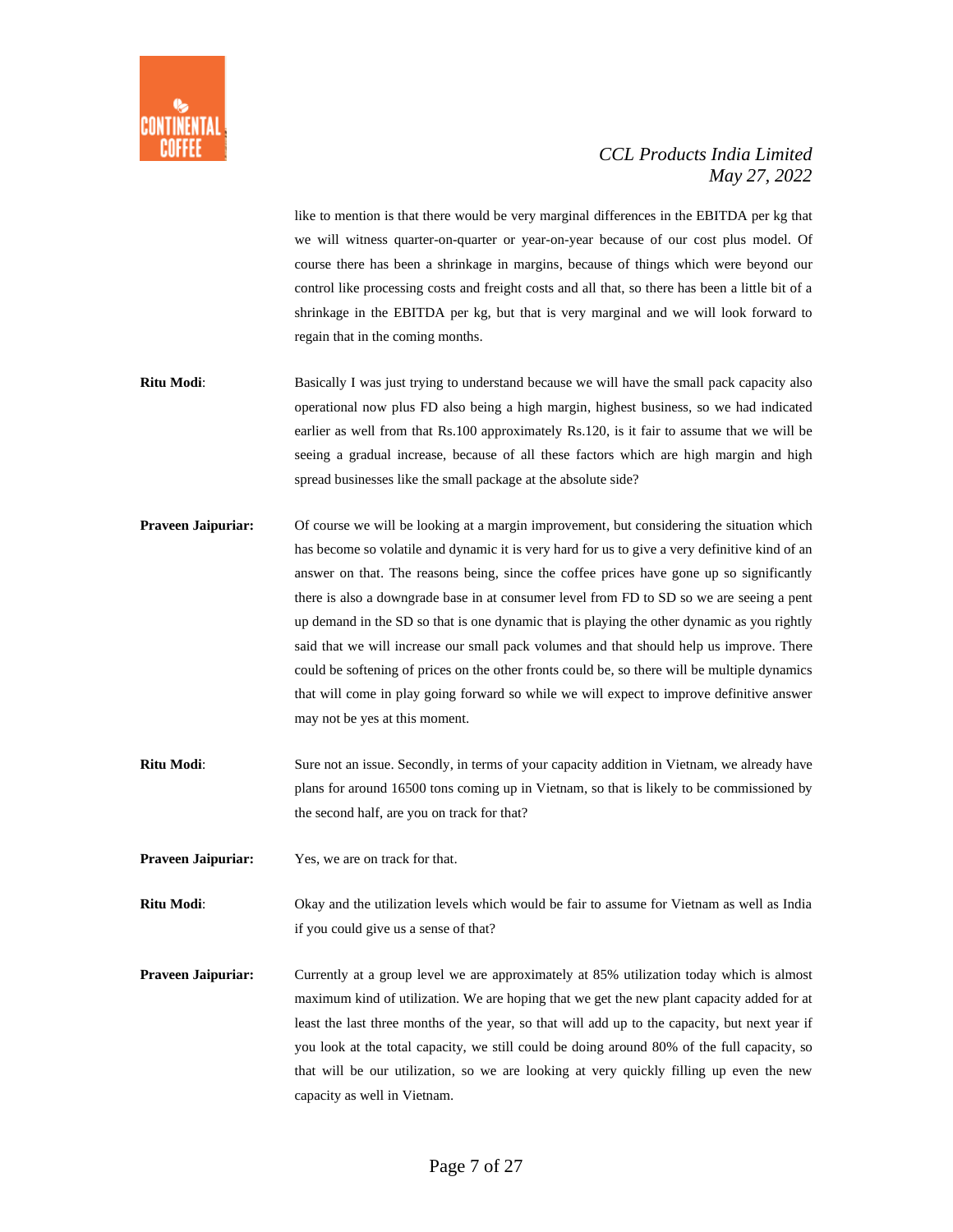

**Ritu Modi**: Sure, understood and the guidance of 15% to 17% volume growth which we have given that we are maintaining that for FY2023 as well? **Praveen Jaipuriar:** Yes. **Ritu Modi**: Okay sure. I will come back in queue for more questions. **Moderator**: Thank you. The next question is from the line of Kashyap Javeri from Emkay Investment Managers. Please go ahead. **Kashyap Javeri:** Thank you very much and congratulations for good numbers in difficult times. Three questions from my side. One, when you highlight that the volume growth could be about 15% for FY2023, two things to probably clarify over here. One, Russia and Ukraine which are one of the sort of large markets in CIS category for us probably might not grow, but on the other side we have been talking about one large US retailer I guess besides our regular business, come into our fold, so if let us say Russia, Ukraine the pressure subside then we could do more than 15% growth also including this new US client? **Praveen Jaipuriar:** It could be, but right now to say that we will grow more than that could be a bit of a speculation, so we will not kind of commit on that, but as you rightly said if this things ease up and there is more demand because we believe that because of this war there is also a drying up of the pipelines and things like that so there could be more demand this year and that may help us to grow more than 15%, 17% but as I told you it already mapped out on our capacities and it is only in the later part of the year that we will get traditional capacities from Vietnam, so keeping all that in mind that is giving you a figure of 15% to 17% volume growth. **Kashyap Javeri:** What I am asking is that your 15% volume growth guidance takes both these into account? **Challa Srishant:** Again I am not able hear, can you just repeat 15% volume? **Kashyap Javeri:** 15% volume growth guidance is taking into account both the things that pressures could

**Challa Srishant:** If the client comes on board then of course things could change but one client coming on board, there could be some other clients dropping off the board, so net-net yes 15% is taking everything into account.

continue from Russia, but there is new client which is lined up in US?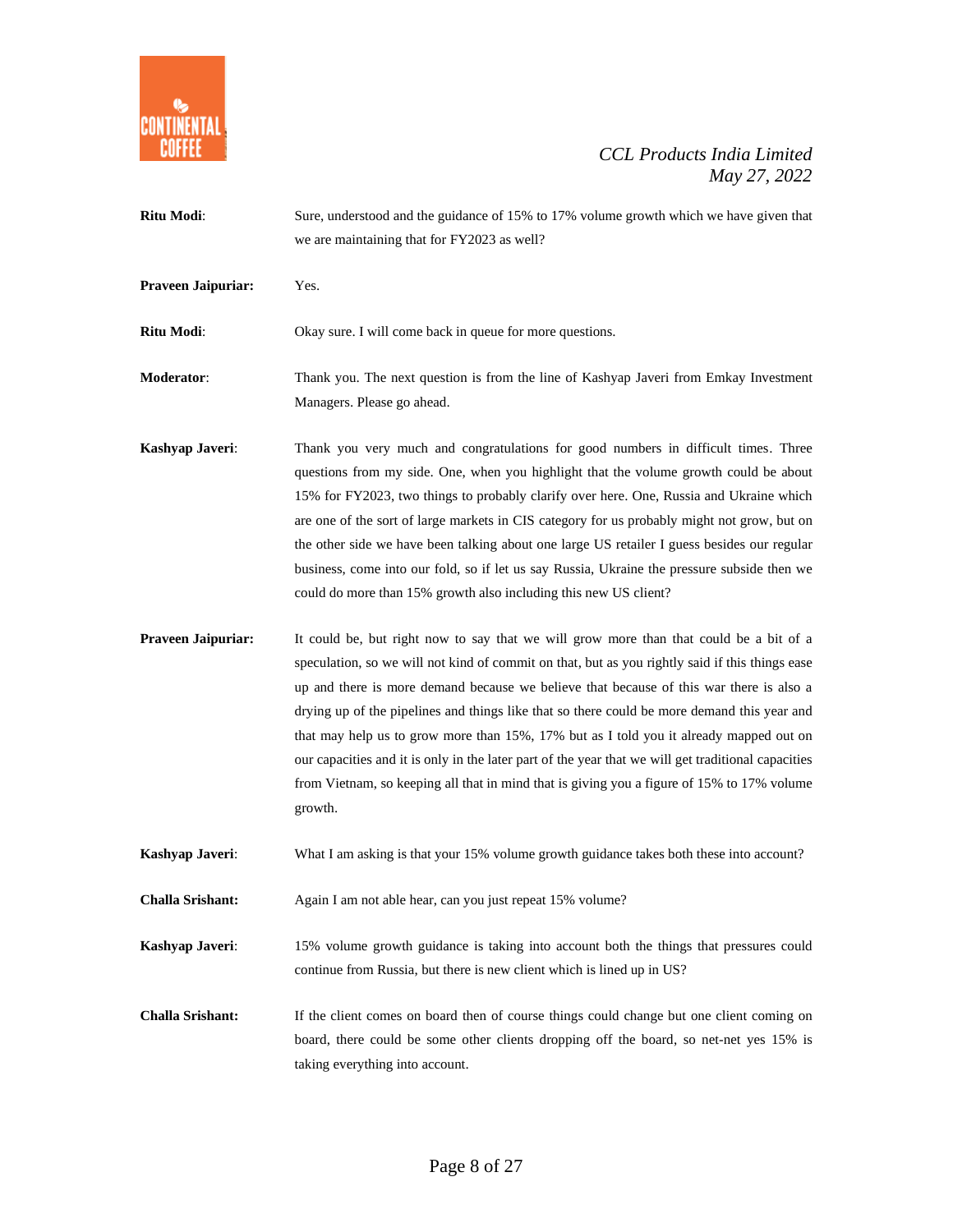

- **Kashyap Javeri:** Second question is on our balance sheet if I look at our inventory days now we have reached almost up to about 130 days just about four years ago that number would have been now half of what it is today and that is putting a lot of pressure on the cash conversion as well as consequently if I look at our debt despite strong EBITDA growth and cash conversion, we have not been able to reduce our debt also so what should one take in terms of inventory days as we go forward and is this like a quarter one phenomenon on an average both the quarters it would have been like this?
- **Challa Srishant:** We have taken a call to store more green coffee keeping the logistic issues in view number one and keeping in view of the price movements that we are witnessing from quarter-onquarter, these two issues made us to take a call to have the more inventories on book, so if you look at it on annual comparison basis normally we used to hold around two-and-amonth past but due to these said reasons it has gone up to four months, this will hopefully be by end of this current financial year, we will end up somewhere around two to three months past level.
- **Kashyap Javeri:** Let us say by the year end of FY2023 could we expect that to come back to less than three months, is that possible?
- **Challa Srishant:** Yes, if all the issues are getting normalized maybe in terms of the DC prices movements and the logistics issues and all obviously we may fall back.
- **Kashyap Javeri**: Last question from my side in terms of geography US, Europe and CIS for the full year can you give some highlight as to what is the volume growth in geography wise?
- **Challa Srishant:** Volume growth, come again?

**Kashyap Javeri**: US, Europe and CIS what would be the growth in volumes separately geography wise?

**Challa Srishant:** When our volume was at 15% this one was 10% the Russian markets because of the turmoil and all, so our US market grew pretty handsomely more than 20% and Europe market was more or less, Europe minus CIS was more or less around 15%, so our growth in US markets kind of helped us to do good numbers despite Russia, Ukraine issues.

**Kashyap Javeri:** Just one last book keeping question, in your cash flow statement I can see there is exchange rate difference which is adjustment which is about Rs.19 Crores, could you help us understand as to what would have impacted our margins also meaningfully and why this kind of Rs.18 Crores, Rs.19 Crores exchange rate loss?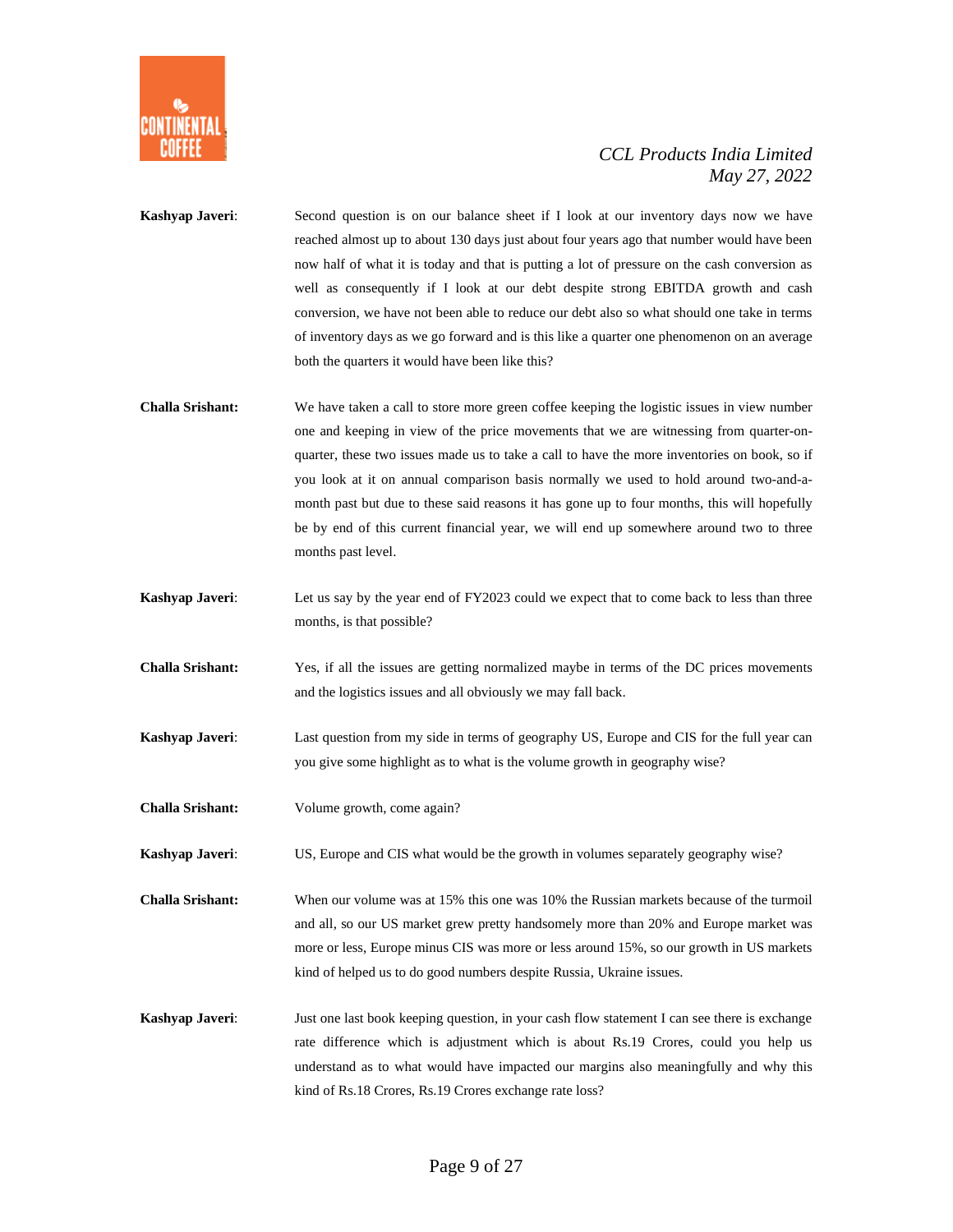

**Lakshmi Narayana:** No, there is no exchange loss in fact the conversion that we have accounted based on the shipping bill and RBI rate and at the end of the year we take the based on the forward's position and overall we have the currency gain.

**Kashyap Javeri:** What I am saying is that in the cash flow segment is added to the PBT which means that it is a non-cash expenditure which is there as a part of your P&L?

**Lakshmi Narayana:** There is in the part of P&L, there is a currency gain of almost around Rs.8.95 Crores due to the conversion, due to the currency variation. The values that we have accounted for and on March 31, the rate that is prevailing, there is 8% to 9% growth, which has been a part of the P&L.

**Kashyap Javeri:** Let me take this offline because in the cash flow statement it is slightly different number so let us say if you compare it. Thank you very much. That is all from my side.

**Moderator**: Thank you. The next question is from the line of Rohan Gupta from Edelweiss. Please go ahead.

**Rohan Gupta**: Good morning. Sir just wanted to have some more clarity about this Russian market in terms of our revenue contribution from this market and despite challenges there you mentioned that Russian market still grew this year and even volume growth for the current quarter was positive of almost 5% to 7% so just wanted to understand that are we able to meet the supplies there, the demand environment is not impacted and how do you see that the current scenario will pan out going forward. It is primarily from the Russian markets?

**Praveen Jaipuriar:** To answer your question the first leg of the war, which almost lasted for approximately 30 days that was the time when everything got impacted, it has been stopped so that led to some stress in the system but however as the days have gone by and as you would also be reading in the newspapers things have started to let us say not normalize on the warfront but normalize in the logistics trans etc, because ultimately the consumption has to take place so therefore what happened is that slowly the liner started taking the containers and things started to normalize although it is not 100% normalized, but yes things have come back to let us say 75% or 80% of normalization so that is the situation currently. Going forward we really do not know is the war going to end soon or how much time will it take, but what we know is that there is a quite a bit of normalization and therefore our supplies are now, okay it is not as bad as when the war started so that is the situation and there is no drop in the demand for coffee at least that we have witnessed in these markets.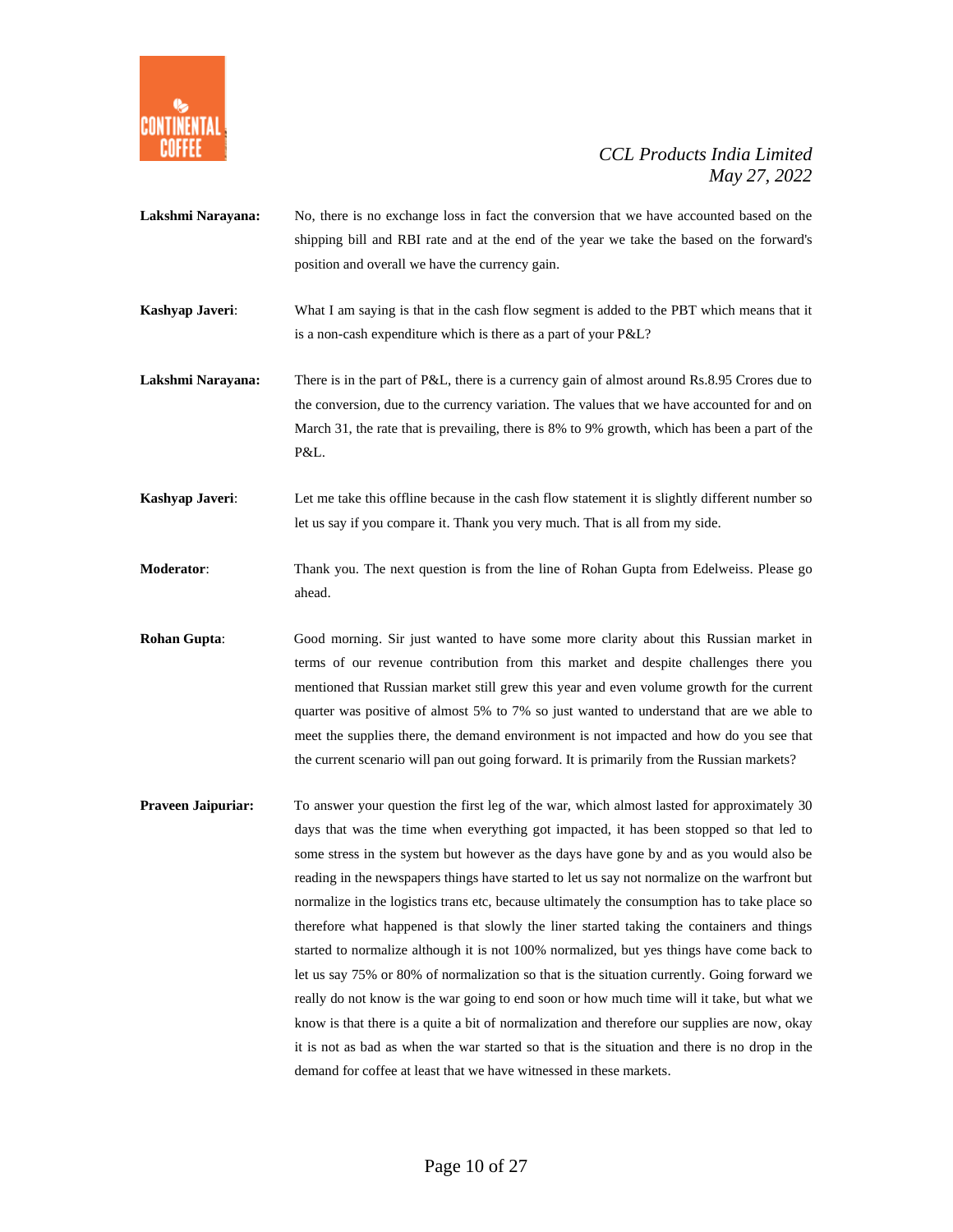

| <b>Rohan Gupta:</b>       | In terms of revenue contribution from Russian markets, can you just quantify that?                                                                                                                                                                                                                                                                                                                                                                                                                                                                                                                                                                                                                                                                                                    |
|---------------------------|---------------------------------------------------------------------------------------------------------------------------------------------------------------------------------------------------------------------------------------------------------------------------------------------------------------------------------------------------------------------------------------------------------------------------------------------------------------------------------------------------------------------------------------------------------------------------------------------------------------------------------------------------------------------------------------------------------------------------------------------------------------------------------------|
| Praveen Jaipuriar:        | So approximately 20% is our revenue contribution from Russian markets.                                                                                                                                                                                                                                                                                                                                                                                                                                                                                                                                                                                                                                                                                                                |
| <b>Rohan Gupta:</b>       | Okay, also second is on this Brazilian market and that is also a pretty large supplier globally<br>in terms of coffee procurement. We are seeing that the currency appreciation and some<br>impact on fertilizers that what we are hearing that the yield may be impacted do you also<br>see that the Brazilian coffee market green coffee can be impacted and what impact you see<br>on the global market on the appreciation of the Brazilian currency and how you see that this<br>scenario is going to impact you?                                                                                                                                                                                                                                                                |
| <b>Challa Srishant:</b>   | As far as Brazil is concerned, Brazil is actually the market leader and the largest volume of<br>green coffee is grown in Brazil so naturally if there is any impact in the production in Brazil<br>it impacts the world terminal market prices as well. Last year we have seen a little bit of<br>cross impact there are multiple things that have gone wrong in Brazil which is why this<br>price increase also has come about in the market in the last one year. Going forward as of<br>now the predictions that are coming out of the market is that things are really not going to<br>ease up for next year maybe after another one-and-a-half years or so things might ease up,<br>but the upcoming crop and next year's crop also might get impacted is what they are saying. |
| Rohan Gupta:              | Okay, just last one, how do you see that about capex plans, what is the capex plan for the<br>current year and also if you can just mention that in our retail business what kind of<br>infusion we are planning to do for the current year?                                                                                                                                                                                                                                                                                                                                                                                                                                                                                                                                          |
| Praveen Jaipuriar:        | Capex for the current financial year on the Indian operations we are expecting the normal<br>level of around Rs.30 Crores to Rs.40 Crores this year and may be based on the second half<br>year based on the new plan that we may come out working additional requirements and<br>getting into the MCL operation side, Vietnam operations so we have taken a call, extension<br>with 30 million is the total capex so for enhancing the capacity from 15000 tons to 30000<br>tons.                                                                                                                                                                                                                                                                                                    |
| Rohan Gupta:              | So \$13 million you are seeing in Vietnam.                                                                                                                                                                                                                                                                                                                                                                                                                                                                                                                                                                                                                                                                                                                                            |
| <b>Praveen Jaipuriar:</b> | \$30 million.                                                                                                                                                                                                                                                                                                                                                                                                                                                                                                                                                                                                                                                                                                                                                                         |
| <b>Rohan Gupta:</b>       | \$30 million for Vietnam operation that will be all spent this year?                                                                                                                                                                                                                                                                                                                                                                                                                                                                                                                                                                                                                                                                                                                  |
| Praveen Jaipuriar:        | Yes.                                                                                                                                                                                                                                                                                                                                                                                                                                                                                                                                                                                                                                                                                                                                                                                  |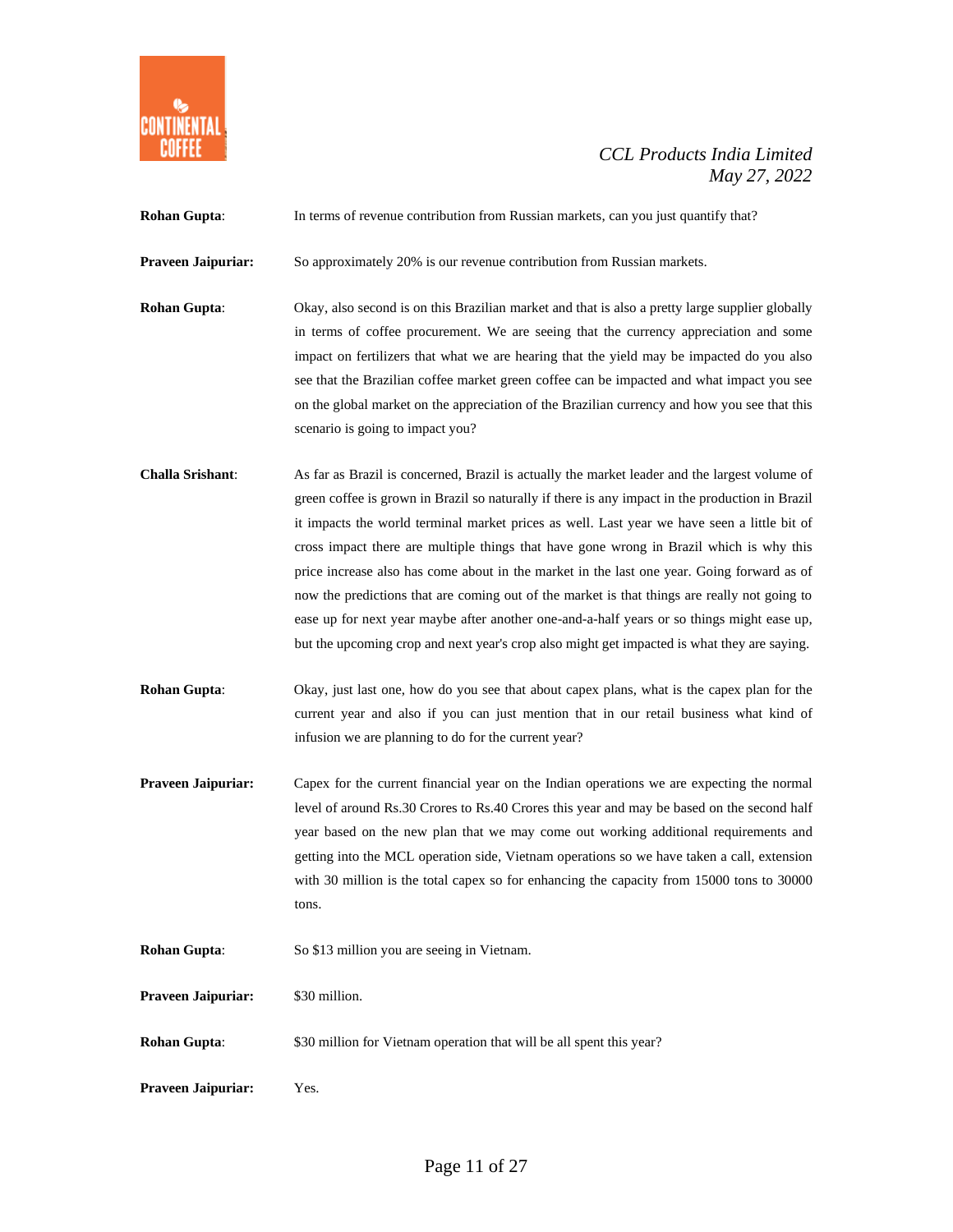

| <b>Rohan Gupta:</b> | Okay and 30, 40 for India? So roughly Rs.250 Crores around?                                                                                                                                                                                                                                                                                                                                                                                                                                                                                                                                                                                                                                                                                                                                                                                                                                                 |
|---------------------|-------------------------------------------------------------------------------------------------------------------------------------------------------------------------------------------------------------------------------------------------------------------------------------------------------------------------------------------------------------------------------------------------------------------------------------------------------------------------------------------------------------------------------------------------------------------------------------------------------------------------------------------------------------------------------------------------------------------------------------------------------------------------------------------------------------------------------------------------------------------------------------------------------------|
| Praveen Jaipuriar:  | Out of \$30 million, \$7 million if we are going to contribute and \$20 million we are going to<br>borrow.                                                                                                                                                                                                                                                                                                                                                                                                                                                                                                                                                                                                                                                                                                                                                                                                  |
| <b>Rohan Gupta:</b> | Sorry I did not get \$20 million going to?                                                                                                                                                                                                                                                                                                                                                                                                                                                                                                                                                                                                                                                                                                                                                                                                                                                                  |
| Praveen Jaipuriar:  | We are going to borrow.                                                                                                                                                                                                                                                                                                                                                                                                                                                                                                                                                                                                                                                                                                                                                                                                                                                                                     |
| Rohan Gupta:        | Okay, so total spend will be Rs.250 Crores for the current year.                                                                                                                                                                                                                                                                                                                                                                                                                                                                                                                                                                                                                                                                                                                                                                                                                                            |
| Praveen Jaipuriar:  | That is right at the great level.                                                                                                                                                                                                                                                                                                                                                                                                                                                                                                                                                                                                                                                                                                                                                                                                                                                                           |
| <b>Rohan Gupta:</b> | \$30 million Vietnam will give us addition 10000 tons of capacity?                                                                                                                                                                                                                                                                                                                                                                                                                                                                                                                                                                                                                                                                                                                                                                                                                                          |
| Praveen Jaipuriar:  | 16500 tons additional capacity.                                                                                                                                                                                                                                                                                                                                                                                                                                                                                                                                                                                                                                                                                                                                                                                                                                                                             |
| <b>Rohan Gupta:</b> | 15500?                                                                                                                                                                                                                                                                                                                                                                                                                                                                                                                                                                                                                                                                                                                                                                                                                                                                                                      |
| Praveen Jaipuriar:  | 16500 it has become 30000.                                                                                                                                                                                                                                                                                                                                                                                                                                                                                                                                                                                                                                                                                                                                                                                                                                                                                  |
| <b>Rohan Gupta:</b> | Okay, got it. In terms of capacities will be available by end of this year and<br>commercialization we can expect from FY2024?                                                                                                                                                                                                                                                                                                                                                                                                                                                                                                                                                                                                                                                                                                                                                                              |
| Praveen Jaipuriar:  | Yes, in third quarter we are expecting the trial to begin and the fourth quarter onwards so<br>the commercialization will come into it.                                                                                                                                                                                                                                                                                                                                                                                                                                                                                                                                                                                                                                                                                                                                                                     |
| <b>Rohan Gupta:</b> | Okay, so in terms of your growth guidance you mentioned roughly 15% that I understand is<br>primarily driven by volume that means in the world and we have been pretty handsomely<br>growing with a similar rate in last two years definitely we are continuously gaining market<br>share because it is quite evident that world markets are not growing at that rate. Sir can you<br>give some more sense that earlier you have mentioned that some of the Brazilian smaller<br>players probably have lost market and that has had given you edge in terms of gaining<br>market share globally and also giving more access to the US market, is this trend is still<br>going on and that is what you are giving you confidence of growing 15% in terms of<br>volume growth or you have got some couple of customers who are giving you confidence<br>that you will be able to achieve this kind of growth? |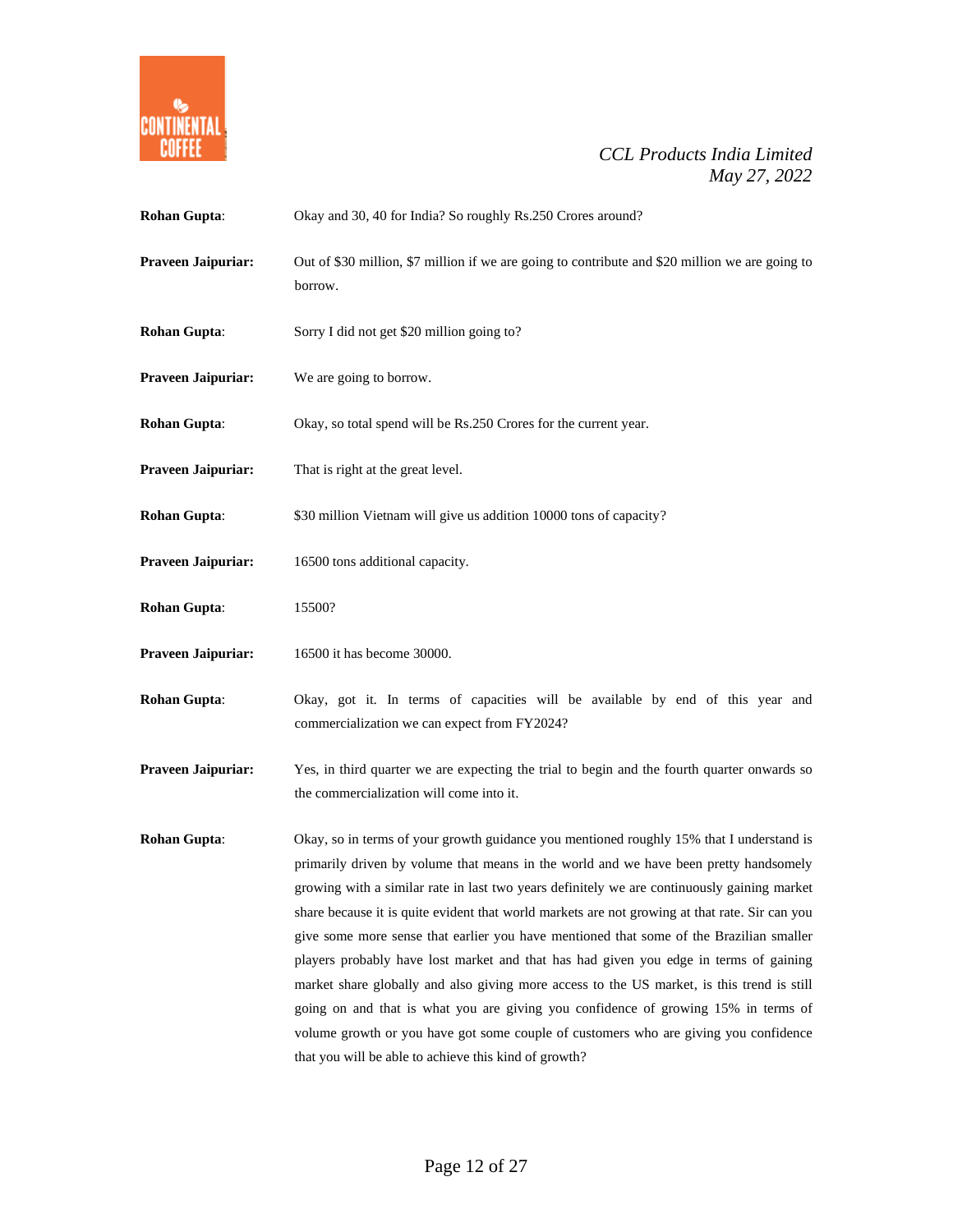

| Praveen Jaipuriar:        | So for us if you look at it in a more holistic perspective we have factories present in India<br>and in Vietnam so both locations we have green coffee availability, we can also import raw |
|---------------------------|---------------------------------------------------------------------------------------------------------------------------------------------------------------------------------------------|
|                           | materials and then re-export, so we have multiple advantages which are there in our favor.                                                                                                  |
|                           | If you are in Brazil for instance we are dependent only on the local crop, so it becomes very                                                                                               |
|                           | difficult for anyone to actually try to import it and the local duties, taxes and everything the                                                                                            |
|                           | system is also quite complicated and in a competitive market every cent matters end of the                                                                                                  |
|                           | day. Our biggest strength is we have that economies of scale advantage, the volumes that                                                                                                    |
|                           | we procure is also quite high, so we usually get that first preference from suppliers as well                                                                                               |
|                           | and our customers also know that if they need whatever volumes with the shorter lead time,                                                                                                  |
|                           | we can actually cater to the requirements, so all these factors is giving us that confidence                                                                                                |
|                           | that we can keep growing further. Earlier the expansion plans what we have mentioned is                                                                                                     |
|                           | only up to Vietnam as of now, but I have already mentioned earlier also we are making                                                                                                       |
|                           | plans to add another 16000 tonnes of production capacity, the location is something that we                                                                                                 |
|                           | still have not finalized yet whether it is going to be in India or outside India that is a call                                                                                             |
|                           | that we will take in the next couple of months time once we complete our feasibility studies.                                                                                               |
| <b>Rohan Gupta:</b>       | Okay, you are saying that apart from this Vietnamese capex, you still are contemplating                                                                                                     |
|                           | 16000 tons of additional capacity for that the locations is yet to be finalized?                                                                                                            |
| <b>Praveen Jaipuriar:</b> | Yes.                                                                                                                                                                                        |
| <b>Rohan Gupta:</b>       | Are you looking for cross borders, new territories apart from India and Vietnam or it will be<br>annually?                                                                                  |
| <b>Praveen Jaipuriar:</b> | Yes, we have, we are looking at new territory beyond, we are looking at India as an option                                                                                                  |
|                           | and also outside India, because there are certain continents that we can actually capture                                                                                                   |
|                           | more aggressively if you are physically present there, but things are a little complicated                                                                                                  |
|                           | with any country that we go to we have to look at local situations, political, geopolitical                                                                                                 |
|                           | situation, multiple things we have to look at stability, currencies, so keeping all these things                                                                                            |
|                           | and raw material most importantly, so once we evaluate all these aspects that is when we                                                                                                    |
|                           | will take a call where to proceed with the expansion.                                                                                                                                       |
| <b>Rohan Gupta:</b>       | And since it will be completely green field what kind of total investment outlay it can have<br>Sir?                                                                                        |

**Praveen Jaipuriar:** It is too early for us to comment on that right now, but yes it will be totally green field.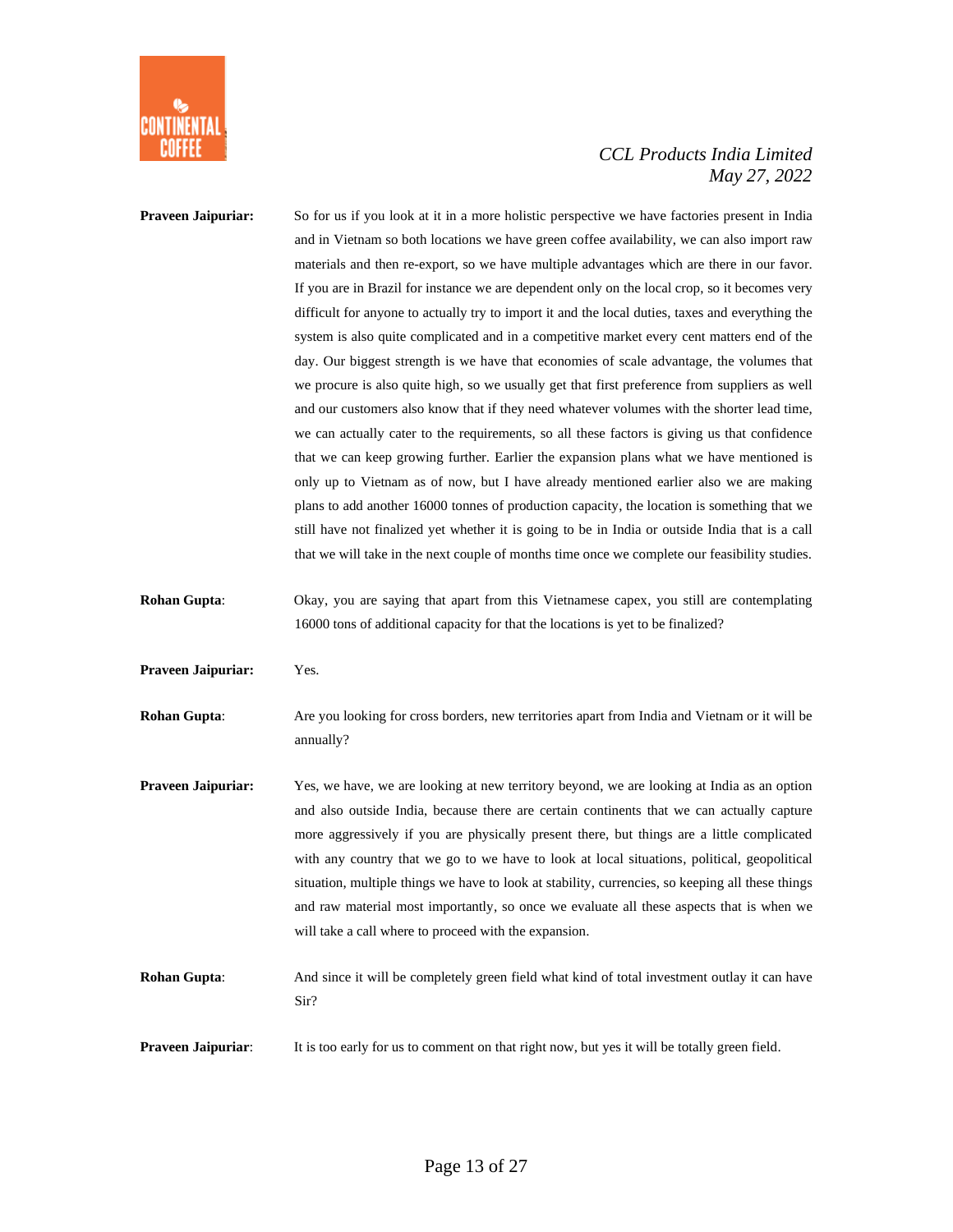

**Rohan Gupta:** Got it Sir and Sir this Vietnam going from increasing by \$16500 to become \$30000, what will be the breakup, they have FD and traditional? **Praveen Jaipuriar:** Vietnam is 100% spray dry. **Rohan Gupta:** in \$16500, there is no FD? **Praveen Jaipuriar:** No FD at all.

**Rohan Gupta:** We had earlier that realizations were getting in favor of spray dry and FD was seeing some additional capacities coming and was seeing the pressure in the realization that was a scenario almost a year back, how you see that now, have this started reversing that you are seeing a further better margins in FD and lower in spray dry that has always been the case or spray dry is still giving you higher margin than empty?

- **Challa Srishant:** So right now there is not much of a change because normally when the green coffee prices go up then all the product costs for SD as well as FD do increase, so most customers if they want to look for alternatives they will start looking at transitioning from FD to SD so considering the huge price increase that we have seen in the last one year, we could clearly anticipate that SD is where the volumes are increasing and as I mentioned earlier also going forward at least for the next year or so even if there is a price correction that if market consensus is clear that it will not be more than say \$100 down. There is still a potential upside of \$100 plus \$200 plus also so we are not looking at a steep correction or anything, anytime in the near future which means that SD demand will continuously keep growing until this gets reversed.
- **Rohan Gupta:** Okay so you are not expecting that green coffee prices will fall beyond \$100 or something that will keep the spray dry demand intact?

**Praveen Jaipuriar:** Yes. **Rohan Gupta:** Okay, Sir just one last question I have still a few more, what will be the margin difference right now between freeze dry and spray dry in terms of average dollar per kg? **Praveen Jaipuriar:** So about we will have at least around 10% to 15% variation between the two actually more than 15%.

**Rohan Gupta:** So 15% is still higher in a freeze dry?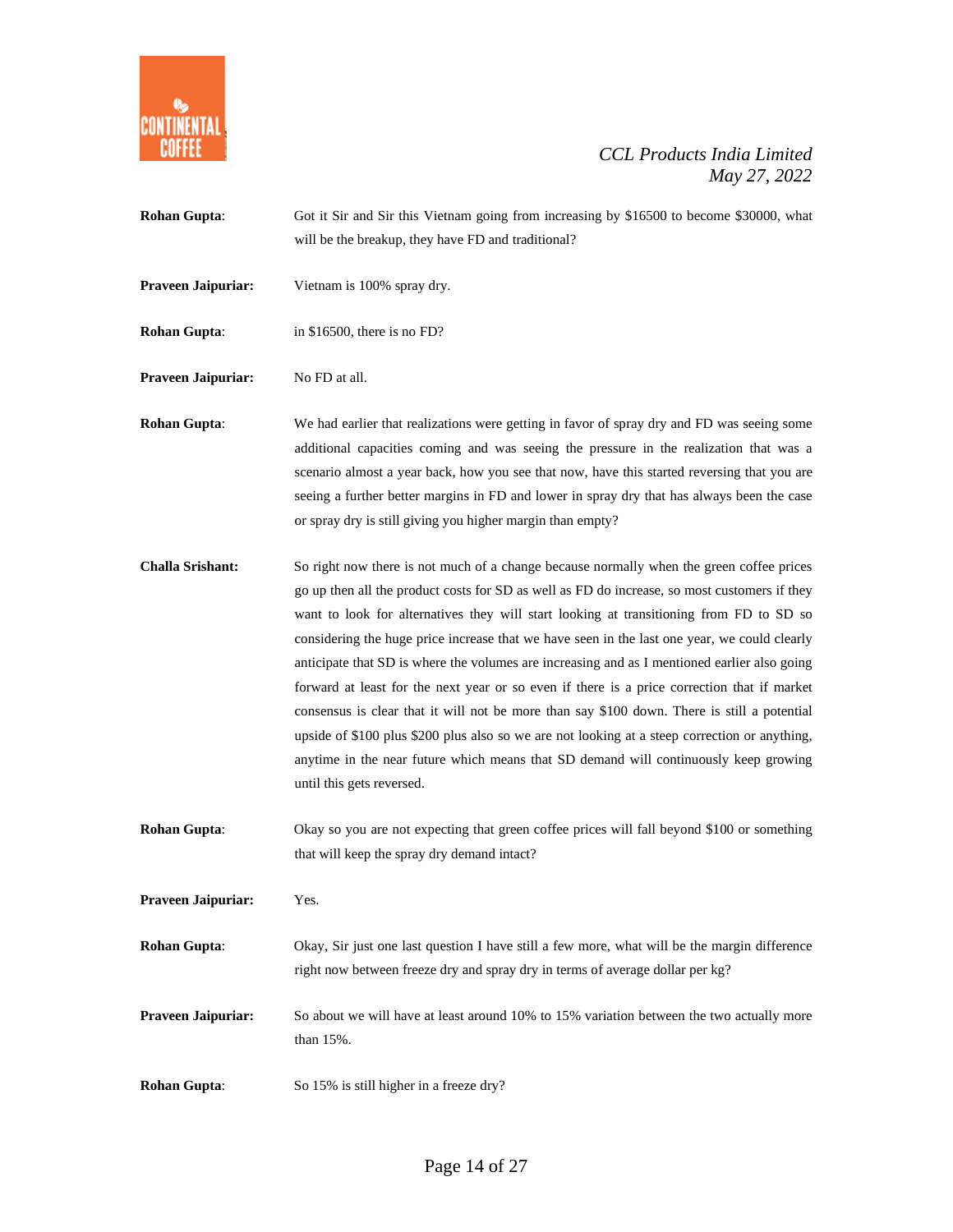

| Praveen Jaipuriar:        | Yes.                                                                                                                                                                                                                                                                                                                                                                                                                                                                                                                                                                    |
|---------------------------|-------------------------------------------------------------------------------------------------------------------------------------------------------------------------------------------------------------------------------------------------------------------------------------------------------------------------------------------------------------------------------------------------------------------------------------------------------------------------------------------------------------------------------------------------------------------------|
| <b>Rohan Gupta:</b>       | Would it be possible to share in a dollar like we earlier used to have one dollar average in a<br>spray dry and one-and-a-half dollar in                                                                                                                                                                                                                                                                                                                                                                                                                                |
| <b>Challa Srishant:</b>   | 80 cents or something like that between 80 cents to a dollar depends on the customer that<br>we are selling to.                                                                                                                                                                                                                                                                                                                                                                                                                                                         |
| <b>Rohan Gupta:</b>       | Okay, so SD still will be 80 cents to one dollar and freeze dry will be 15% to 20% higher<br>than that?                                                                                                                                                                                                                                                                                                                                                                                                                                                                 |
| <b>Praveen Jaipuriar:</b> | No, I am talking about SD being 80 cents to a dollar more than                                                                                                                                                                                                                                                                                                                                                                                                                                                                                                          |
| <b>Rohan Gupta:</b>       | Okay and this small packaging size that we are consciously focusing on that I believe that<br>our Australian capacities that are completely used and are you planning to put more small<br>packaging capacities and you are going to invest some more there or what kind of about<br>total turnover you see is coming from the small pouches and small packaging units?                                                                                                                                                                                                 |
| <b>Challa Srishant:</b>   | Small part we have already made an investment of about Rs.140 crores to set up this<br>packing facility in India and the infrastructure has been built to expand up to 20000 to<br>25000 tons so that is the ability as in when we add equipment we can go up to that extent.<br>Right now the equipment that we have is in the range of about 10000, 12000 tons and<br>tomorrow based on the response we see from the market, if we have customers who have<br>specific requirements, we have the ability to keep expanding that capacity within the same<br>premises. |
| <b>Rohan Gupta:</b>       | So currently we have 10000 tones kind of capacities and what is the utilization level of this<br>small pack?                                                                                                                                                                                                                                                                                                                                                                                                                                                            |
| <b>Praveen Jaipuriar:</b> | About 60% or so.                                                                                                                                                                                                                                                                                                                                                                                                                                                                                                                                                        |
| <b>Rohan Gupta:</b>       | And to go from 20000 to 25000 not much investment in plants and always be required?                                                                                                                                                                                                                                                                                                                                                                                                                                                                                     |
| Praveen Jaipuriar:        | it is only the equipment cost that we will have to look at it. If you have a specific customer<br>saying they want automated packing we do not want to make an investment unless we are<br>sure that there is a customer who wants a particular specific product.                                                                                                                                                                                                                                                                                                       |
| <b>Moderator:</b>         | Thank you. The next question is from the line of Jignesh Kamani from GMO. Please go<br>ahead.                                                                                                                                                                                                                                                                                                                                                                                                                                                                           |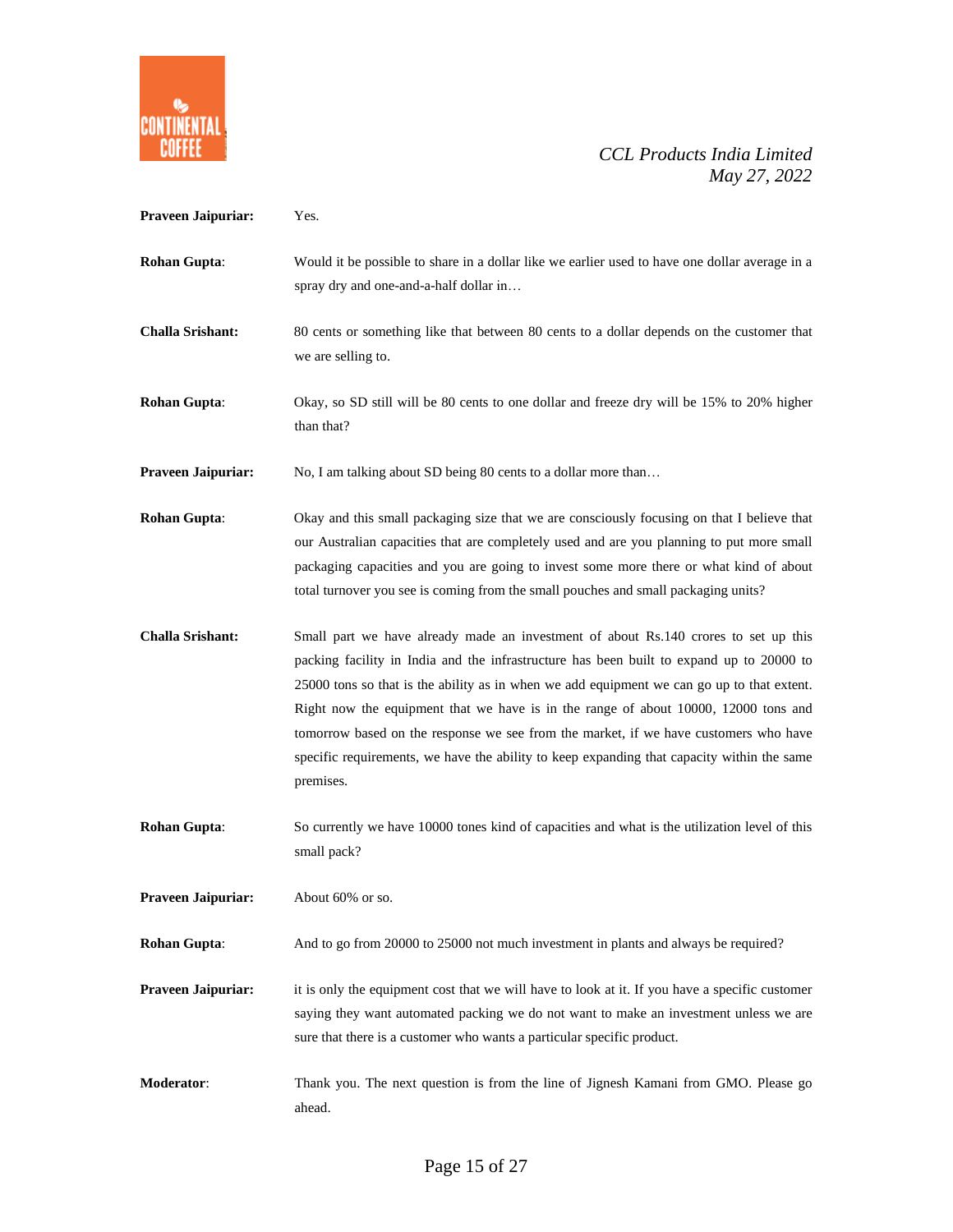

| Jignesh Kamani:           | On the FD capacity of 11000 ton we are running optimally last year.                                                                                                                                                                                                                                                                                                                                                                                                                                                                                                                                                                                                                |
|---------------------------|------------------------------------------------------------------------------------------------------------------------------------------------------------------------------------------------------------------------------------------------------------------------------------------------------------------------------------------------------------------------------------------------------------------------------------------------------------------------------------------------------------------------------------------------------------------------------------------------------------------------------------------------------------------------------------|
| <b>Praveen Jaipuriar:</b> | No, we still had about 10% to 20% plus.                                                                                                                                                                                                                                                                                                                                                                                                                                                                                                                                                                                                                                            |
| Jignesh Kamani:           | So 15% to 7% kind of volume growth you mentioned for the next year, so FD volume also<br>will be in Dendrite or probably because of the capacity constant FD may be single digits?                                                                                                                                                                                                                                                                                                                                                                                                                                                                                                 |
| Praveen Jaipuriar:        | If you actually look at in the dispatches, the large portion of what was supposed to be<br>dispatched in March. So that also is impacted, then FD should be a little more than last year.                                                                                                                                                                                                                                                                                                                                                                                                                                                                                          |
| Jignesh Kamani:           | Second thing, now since FDs probably will be running it optimally by the end of FY2023,<br>any plan to expand our FD capacity because as of now Vietnam do not have FD and India<br>will be utilizing fully?                                                                                                                                                                                                                                                                                                                                                                                                                                                                       |
| <b>Challa Srishant:</b>   | Not at this point in time as I was mentioning earlier looking at how the coffee prices are, we<br>are really not forcing that sudden sharp increase in every demand anytime in the near future<br>and they are other companies who have already started investing in FD two years ago which<br>will start coming online and become operational by next year, so we do not think it is the<br>right time for us to go for FD expansion at this point in time. If the situation evolves or<br>changes over a period of time then we may take a call to going for the expansion but as of<br>now at least for the next six months to a year or so we are not looking at FD expansion. |
| Jignesh Kamani:           | So in FY2024 and probably initial of FY2025, our FD volume growth will be flattish<br>because of the capacity constraint right?                                                                                                                                                                                                                                                                                                                                                                                                                                                                                                                                                    |
| <b>Challa Srishant:</b>   | FD will be constrained because of the capacity yes.                                                                                                                                                                                                                                                                                                                                                                                                                                                                                                                                                                                                                                |
| Jignesh Kamani:           | Second thing on the Vietnam, I am rechecking your \$30 million capex, will that also entail<br>the zero income tax or do we want to pay income tax on the new capex?                                                                                                                                                                                                                                                                                                                                                                                                                                                                                                               |
| <b>Challa Srishant:</b>   | Zero.                                                                                                                                                                                                                                                                                                                                                                                                                                                                                                                                                                                                                                                                              |
| Jignesh Kamani:           | Understood and how is the current US demand and throw some color on the how working<br>capital is brought up in US because earlier it used to be high credit market?                                                                                                                                                                                                                                                                                                                                                                                                                                                                                                               |
| <b>Challa Srishant:</b>   | So US is still the same, the terms and conditions are the same, so volumes are growing, the<br>credit terms are always the same for any US customer and volumes increase automatically<br>that credit days also will remain the same.                                                                                                                                                                                                                                                                                                                                                                                                                                              |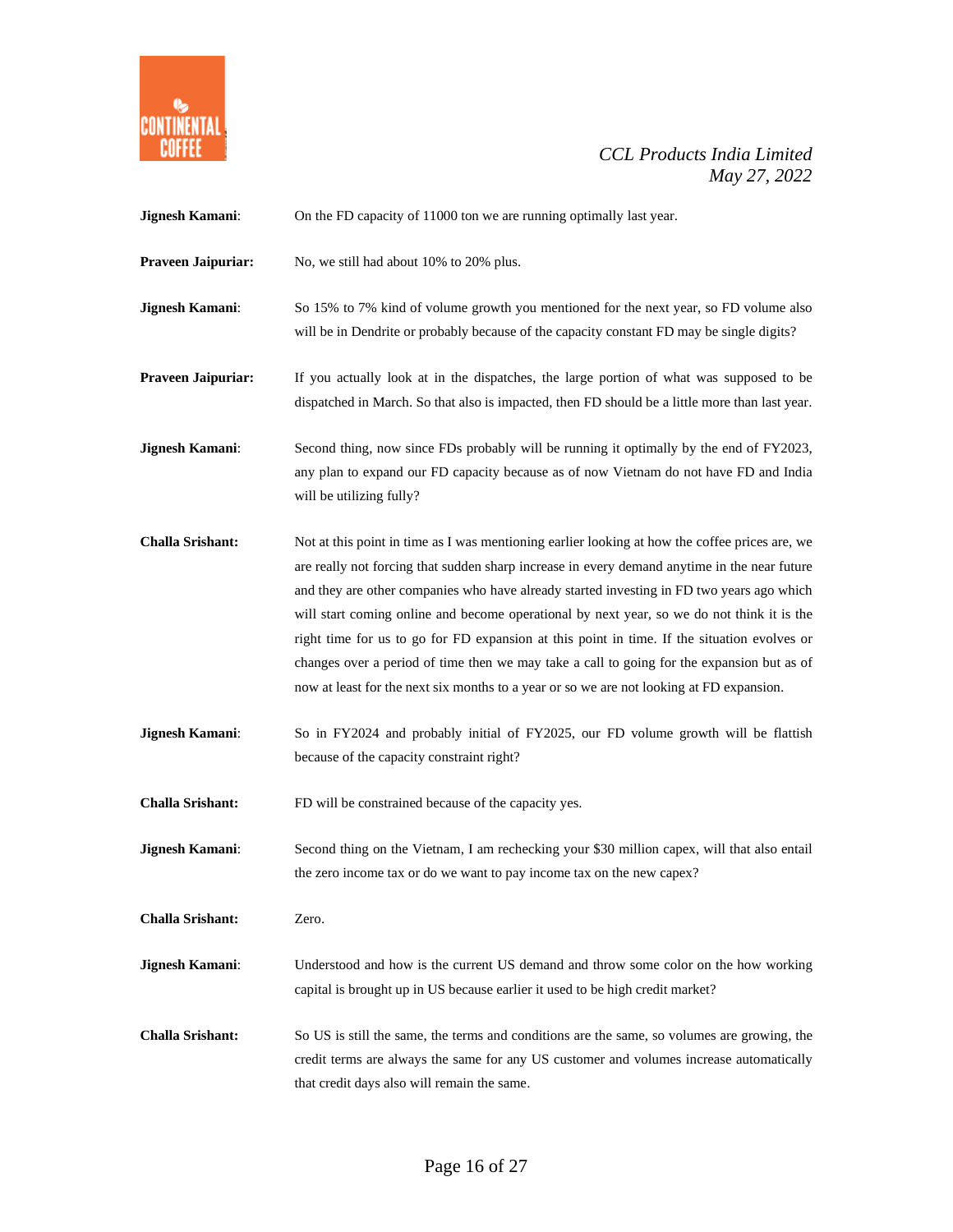

**Jignesh Kamani:** Understood and it is a small pack high margin business for us right?

- **Challa Srishant:** Small parts we are increasing now in the US, we have slowly started introducing in the last two, three years and that is also growing. Our bulk is also growing in the US so both categories are growing actually.
- **Jignesh Kamani:** My last question to Praveen, on the branded, last year how much profit or loss we made in the branded business close to around Rs.200 Crores and some color on the retail touch point where we are right now and some color on the next year revenue and the touch point to guidance?
- **Praveen Jaipuriar:** As I have always maintained what we are doing is we are investing back into the business so for the last couple of years, we have been breaking even and last year also broke even so we invested back and therefore I will just answer one more question which was asked initially on manpower cost for subsidiaries have gone up, so these are manpower costs which have gone up for the subsidiaries and largely for the domestic market and these are the investments we are doing largely to make sure that we keep the growth momentum going so that is the answer on the profit front and second as far as the growths and are standing in the market is concerned as I told you the brand grew by 40% so that is a good rate of growth that we witnessed last year also and this year also we are looking to grow in the same range so we are looking to grow the business at 40%. One of the differences that we will see this year is our distribution expansion so the last two years because of COVID and all our distribution was pretty, we were not able to scale up our distribution, but this year we are looking to scale up, go a little more, do a little more penetration in the south and expand to other north markets which we have not been able to do in the last two years.
- **Jignesh Kamani:** And from the profitability point of view when can we expect a significant profit or generation from this retail venture?
- **Praveen Jaipuriar:** That is a very tough one to answer. Significant is a key word that you have used, so we are not looking to kind of significantly drive profits on the branded business because the whole idea is to keep expanding and as I had mentioned in the last call as well it is not only now India that we are looking to expand, we are also looking to expand in the other parts of the globe as well, so we are looking to keep investing in brand building as keep going along, so I do not think so in the midterm future we will be looking to start expecting a lot of profit from those business.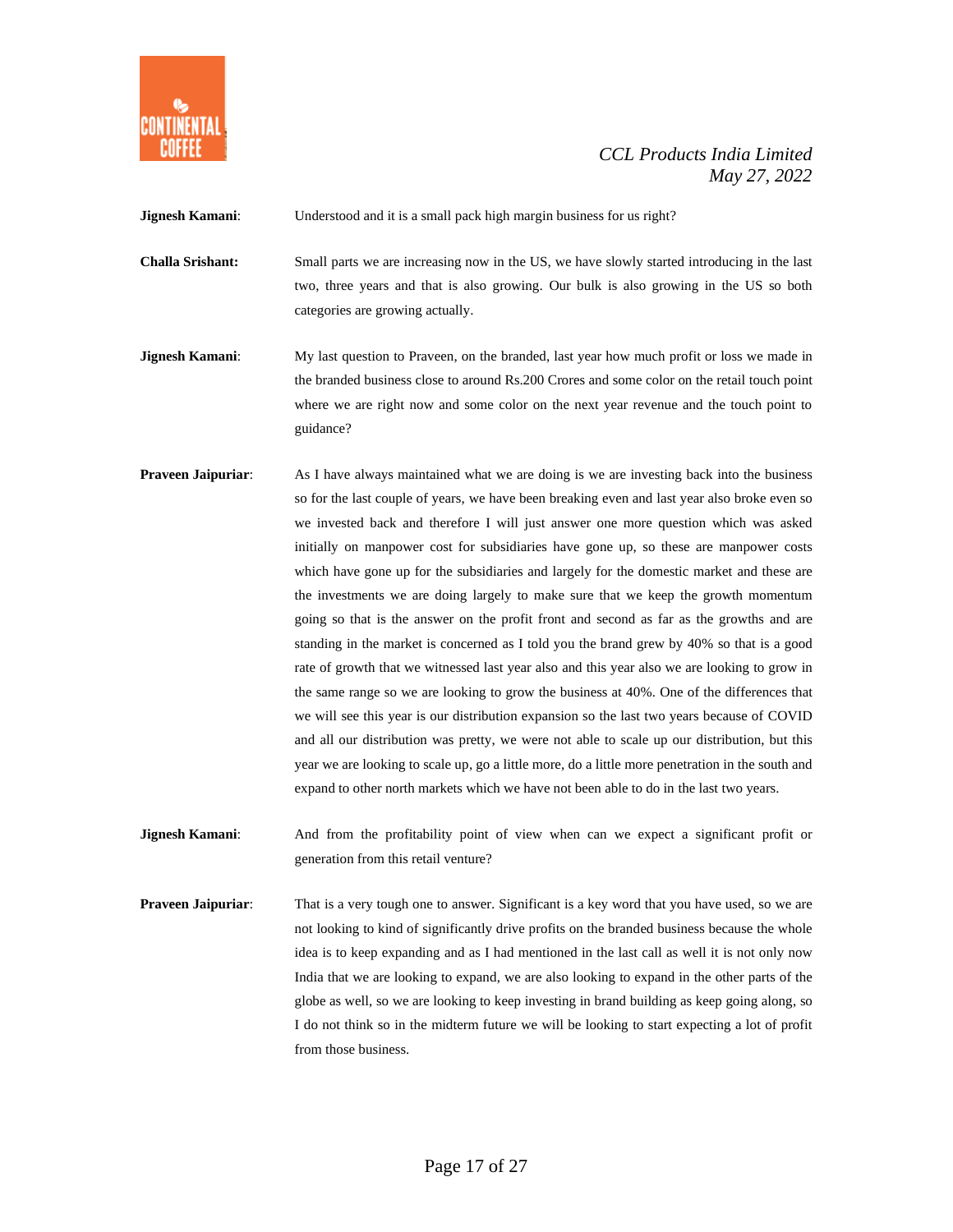

- **Challa Srishant:** Domestic business is profitable and is still growing at a healthy phase, so there is no real need of pressure to ask the domestic team to start focusing on profits rather than topline kind of reminds me the reason is that you just focus on topline growth as much as possible in a self-sustaining manner. We do not want to bleed, but at the same time we want to grow to the maximum extent possible in a sustainable way.
- **Jignesh Kamani**: Understood and last year when 40 plus on the branded revenue growth rate, so repeat purchase will be double digit growth rate excluding the penetration?
- **Praveen Jaipuriar**: Yes, repeat purchase will be high impact, for the last year or let us say the year before also because of the COVID, the expansion growth was not much in fact a lot of our growth is coming from repeat purchaser itself and we now even if we do because if we do a soft feedback from the market what we get to hear is that people who have tried our brand kind of stuck to our brand so there is a lot of repeat purchase and our large pack sells more than the small packs so that itself is a testimony to the fact that we have got very loyal set of consumers.
- **Jignesh Kamani:** That is encouraging. Thanks a lot.
- **Moderator**: Thank you. The next question is from the line of Manish Mahawar from Antique Stock Broking. Please go ahead.
- **Manish Mahawar**: Good morning Srishant and Praveen. In terms of Russia I need some qualitative in terms of comments from your side how the demand we are seeing from Russia particularly for India as a geography or a CCL as a company because what we understand globally a lot of geographies are restricting shipment to Russia right, how India or Vietnam as a country are benefiting and we as a company that is one and secondly in terms of the receivables right as we have already seen may be 300 to 500 metric ton of our shipment postponement so how do we see the receivables and collections from Russia?
- **Praveen Jaipuriar:** As far as Russia is concerned whatever contracts that we have in place from before we are executing those contracts without any problem, we are not defaulting like some other manufacturers have actually started defaulting from other countries, so there is an additional demand that has gotten created over there in Russia. As far as payments are concerned also we are not seeing any problems, in some instances we are actually receiving advance payments also from customers and then they are asking us to ship the product.
- **Manish Mahawar**: Okay, the situation is better for India or Vietnam as a company for us right?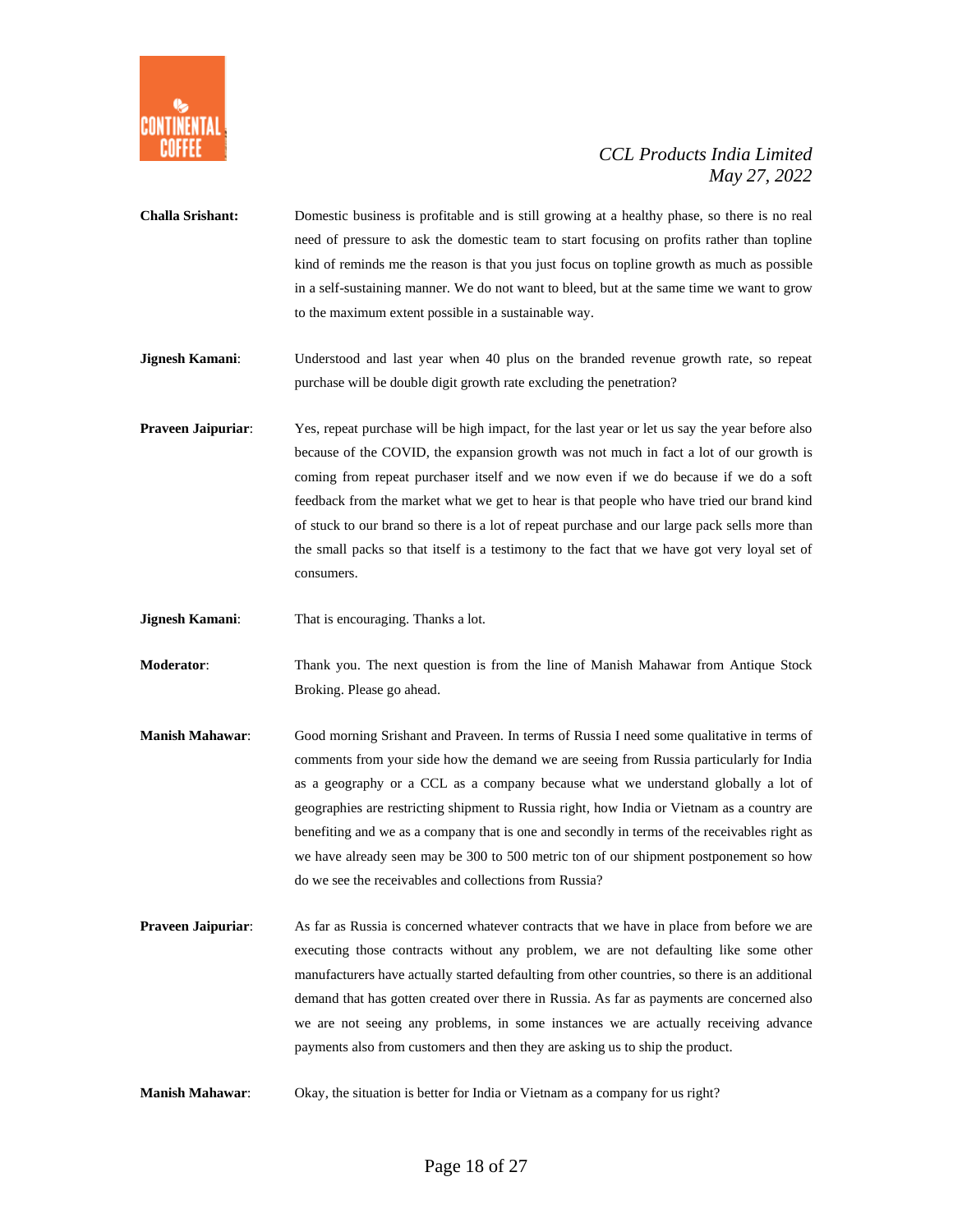

- **Praveen Jaipuriar:** Both India and Vietnam because they have taken a more neutral stand I think that business is continuing with Russia so we are not forcing too much of a change in that in fact even in India and Vietnam even lot of European countries are doing a lot more business with Russia now.
- **Manish Mahawar**: Okay I understood and in terms of a small pack a ballpark what is the contribution in terms of volume or if you can share in FY2022?
- **Praveen Jaipuriar:** Right now small pack is quite small for us because our overall volumes have been increasing a lot in the bulk space so earlier at one point in time, we were almost at around 25% for the small packs which has now come down to around 18% to 20%.
- **Manish Mahawar**: Okay and going for how do you say because we have done a capex in this part so how is the contribution going forward?
- **Praveen Jaipuriar:** Contribution our endeavor is to go to the 25% again going forward 25% to 30%.
- **Manish Mahawar:** In terms of EBITDA per kg...
- **Praveen Jaipuriar:** The percentages may remain small, but the small pack itself will grow because what is happening is the large packs are going equally well so that is why the percentages may look to be same, but the small packs will also grow and thanks to the domestic growth which will be at around 30% to 40%, the small pack growth will be there, so right now our capacity utilization is around 60%, it will go up by 30% to 40% definitely.
- **Manish Mahawar**: Okay understood and in terms of EBITDA per kg we are not giving numbers in terms of EBITDA per kg, but going forward and talking about 23, 24 the EBITDA per kg ideally should improve right for us because small pack is going down FD should contribute much better?
- **Praveen Jaipuriar:** Yes it should improve as I was telling earlier also because this year probably we are looking at better FD volumes also because of this thing so we should improve but very difficult to now comment at this stage.
- **Challa Srishant**: Because there is still a lot of pressure one should keep in mind that there are a lot of input cost increases, packing materials have increased, fuel has increased, there is not a single industry that I can think that has not been impacted by this war, by COVID some impact on the other is there and in a situation like that really focusing on improving margins is not the real key, the idea is that during this difficult time we need to support customers to increase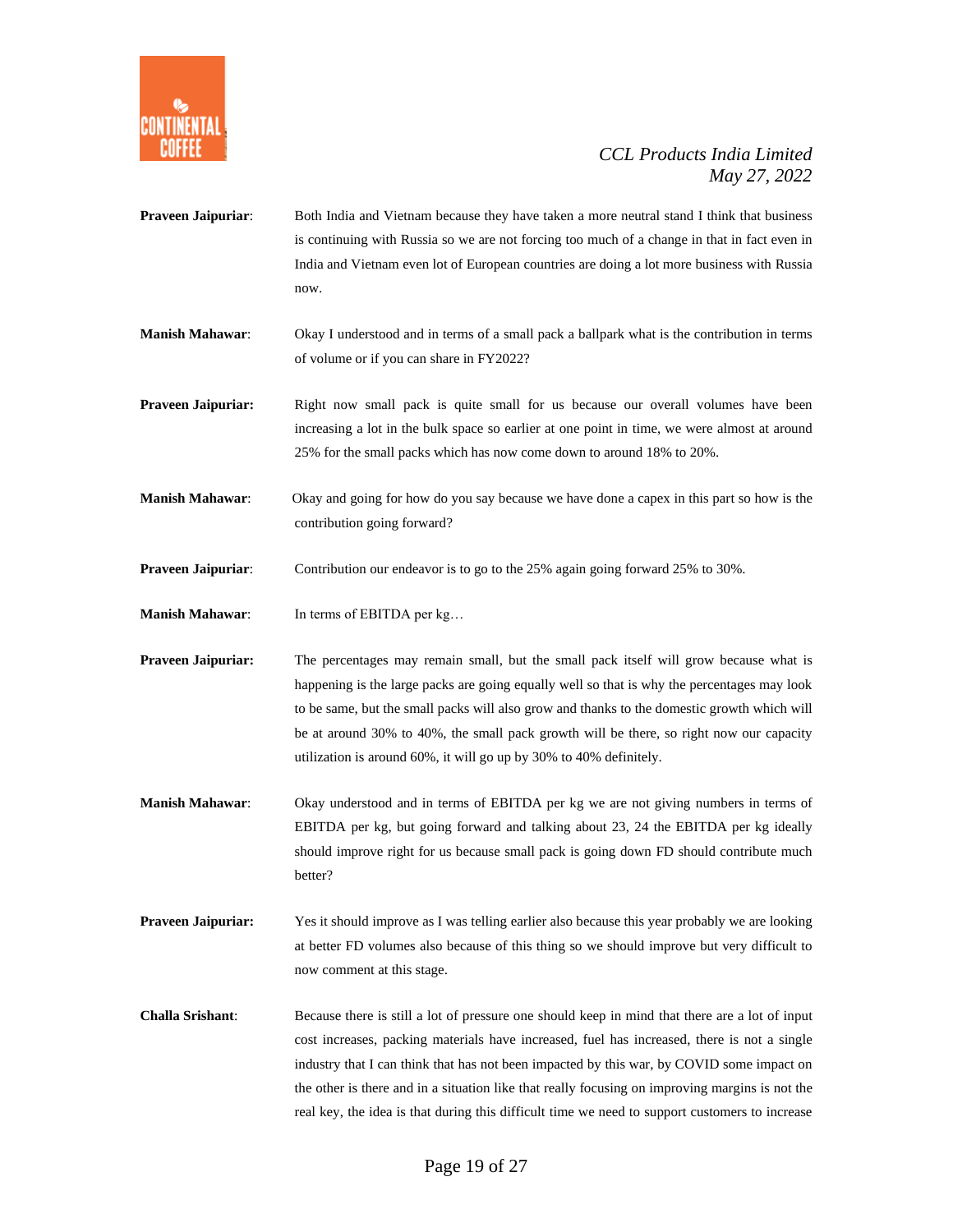

the volumes, keeping our tasks to the minimum and once things stabilize that is when we can focus on increasing the margins.

**Manish Mahawar**: Why I asked about it is because in a B2B business right, whether it SDC or FDC, as you said it is a more of cost pass through in terms of contract and more pressure in a margin should come on a branded business right, so any dynamics has changed or we are just sharing with the customer on our course whatever is happening?

**Praveen Jaipuriar:** Dynamics has not clearly changed, right from the beginning the idea of creating this domestic entity also was to focus on converting CCL from a B2B player or B2C player and for that to happen we knew it is going to take some time. Fortunately things are going as for our plan right now. The only variation that we have seen now in the last year or so is, the parent company also is now expanding at a much more aggressive rate, so it will take a little longer for the domestic entity to catch up and if you look at purely on a percentage basis.

- **Moderator**: Thank you. The next question is from the line of Dhiral Shah from PhillipCapital. Please go ahead.
- **Dhiral Shah**: Good afternoon Sir. Thanks for the opportunity. Sir my question is what was the contribution of branded product in the over pie?
- Praveen Jaipuriar: Sorry.
- **Dhiral Shah**: What is the contribution of the continental branded product in the overall 200 Crores in the overall pie?
- **Praveen Jaipuriar:** Almost 65% to 70% I must say.

**Dhiral Shah**: Okay and lastly when you are looking to expand further by 15000 tons what may give the confidence because instant coffee market itself is growing just 2% to 4% right?

**Praveen Jaipuriar**: Yes.

**Dhiral Shah**: What gives you confidence?

**Praveen Jaipuriar:** Actually if you would have heard Srishant in one of the questions that he answered a few minutes ago, he said that because of our economies of scale both in terms of processing and in terms of buying is giving us the edge in terms of our ability to capture more and more market share, because we have been able to capitalize on this kind of economies of scale it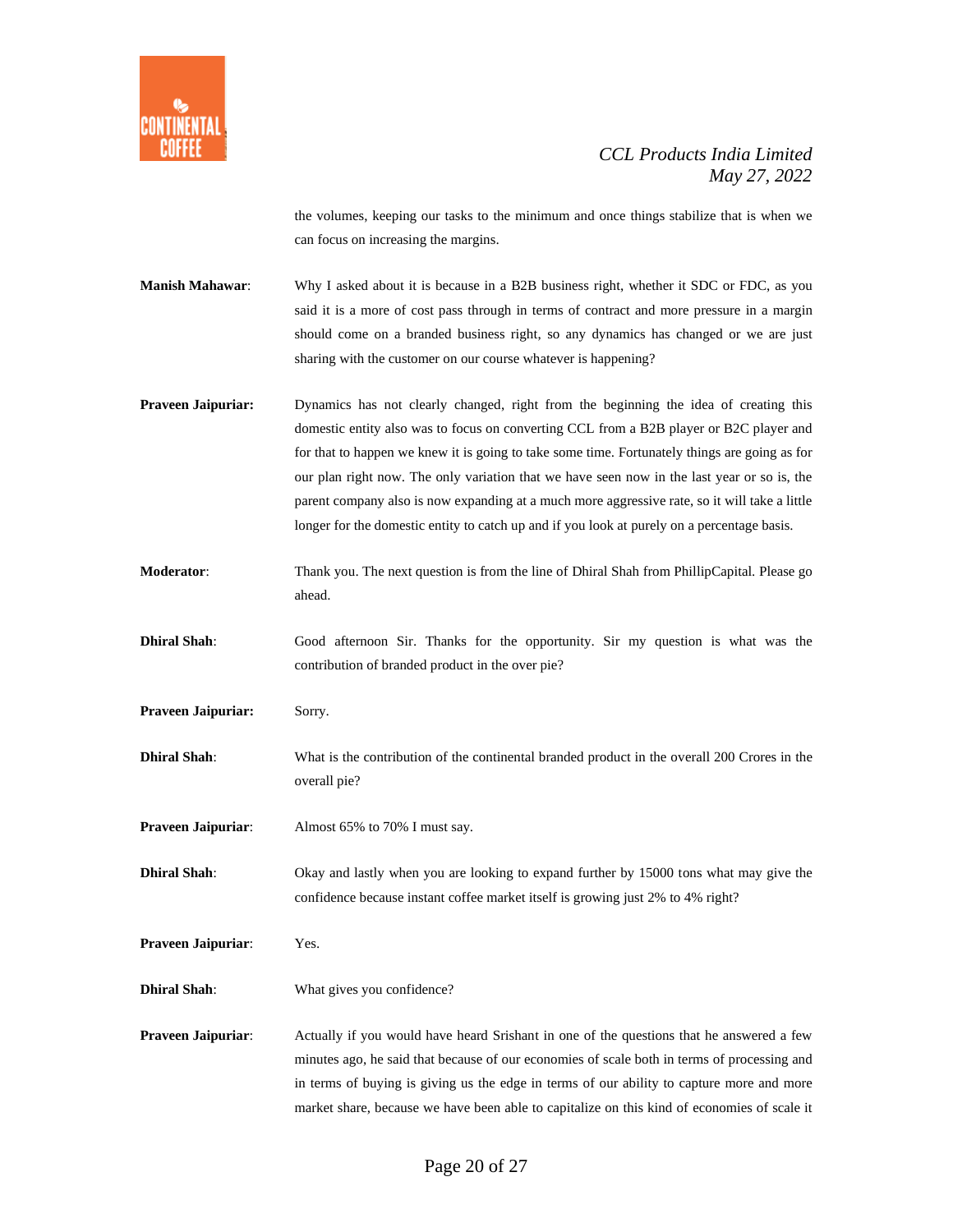

has also helped our clients, some of our clients who are loyal clients to expand their business internally, so most of our clients are able to expand their market share and which has led to these kind of growths and because of our economies of scale then because we are growing bigger and bigger, it is helping us gain these kind of market shares and therefore that confidence comes that will be able to grow at such a rapid pace and there are a lot of markets that we feel are still nascent when it comes to our presence and we are very confident that we will be able to build our presence in those markets like we did it in US market and the gain markets here.

- **Dhiral Shah**: Okay, got your point. Thank you so much Sir.
- **Moderator**: Thank you. The next question is from the line of Anuj Jain from ValueQuest Capital. Please go ahead.
- **Anuj Jain**: Just for clarification, can you provide the current capacity breakup between India and Vietnam and further in SD and FD?
- **Praveen Jaipuriar:** India we have 25000 tones and Vietnam, we have 30000 tons by the end of this year.
- **Anuj Jain**: Okay and what is the split between SD and FD?
- Praveen Jaipuriar: 11000 tons of FD rest is all SD.
- **Anuj Jain**: Thanks a lot.
- **Moderator**: Thank you. The next question is from the line of Hiten Boricha from Sequent Investments. Please go ahead.
- **Hiten Boricha**: Thanks for the opportunity Sir. Most of my questions have been answered. I have only two questions. So the first question is how much does Russia contribute to our overall revenue?
- **Praveen Jaipuriar:** 20%.
- **Hiten Boricha:** And my second question is just wanted to understand on the prices, how are the prices of coffee shaping us like what was it last year and how was the prices currently going on or you can give some directional view on that?
- **Challa Srishant:** So coffee prices last year in January was in the range of about \$1300 per ton, today that about \$2100 per ton for Robusta.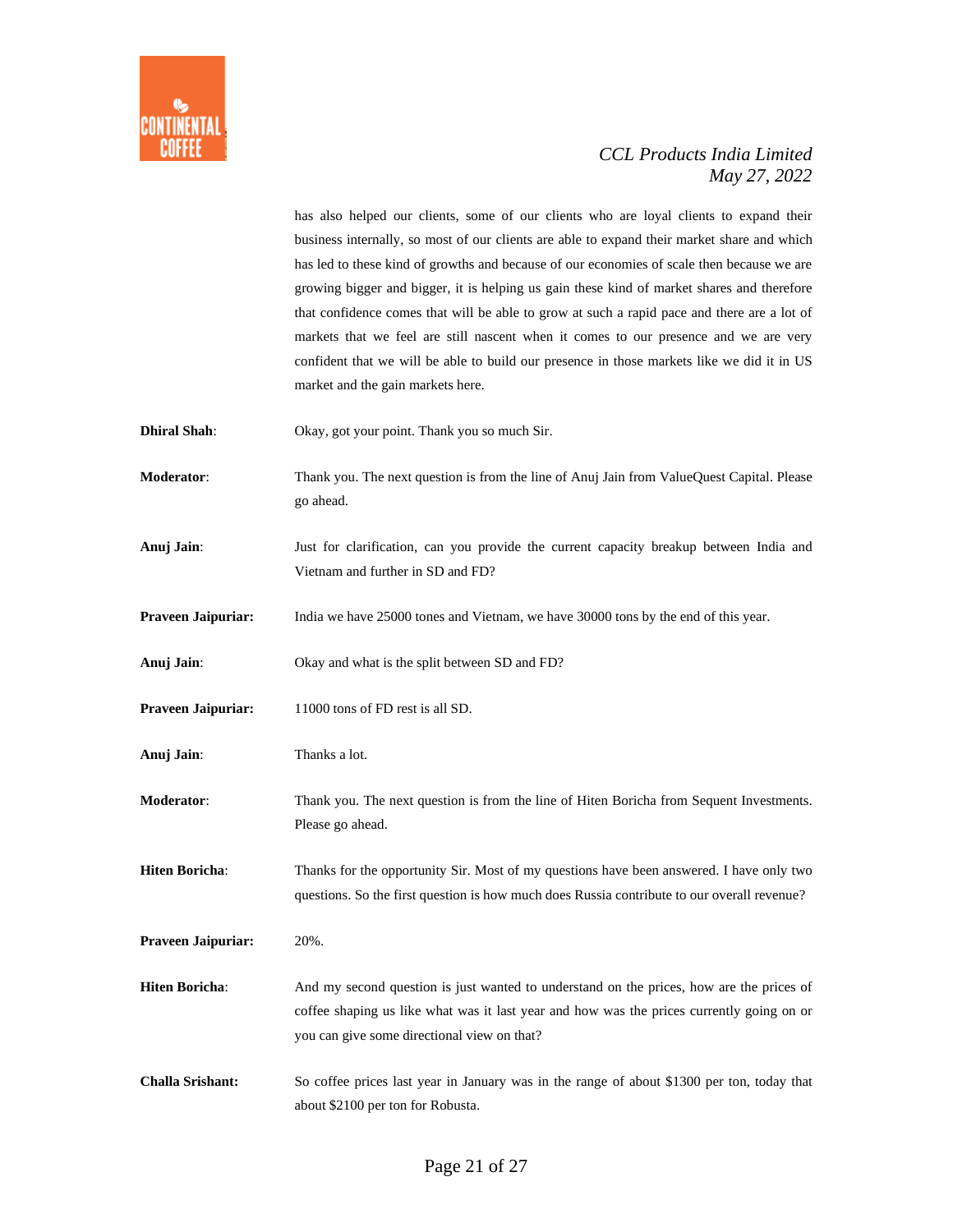

| <b>Hiten Boricha:</b>   | Arabica?                                                                                                                                                                                                                                                                                                                                                                                                                                                                                                                                                                                                                                                             |
|-------------------------|----------------------------------------------------------------------------------------------------------------------------------------------------------------------------------------------------------------------------------------------------------------------------------------------------------------------------------------------------------------------------------------------------------------------------------------------------------------------------------------------------------------------------------------------------------------------------------------------------------------------------------------------------------------------|
| <b>Challa Srishant</b>  | 90% of what we use is Robusta and for Arabica, the prices from \$1300 have gone to around<br>\$3000.                                                                                                                                                                                                                                                                                                                                                                                                                                                                                                                                                                 |
| <b>Hiten Boricha:</b>   | Okay, \$1300 to \$3000.                                                                                                                                                                                                                                                                                                                                                                                                                                                                                                                                                                                                                                              |
| <b>Challa Srishant:</b> | \$3300 in that range actually.                                                                                                                                                                                                                                                                                                                                                                                                                                                                                                                                                                                                                                       |
| <b>Hiten Boricha:</b>   | So the Arabica, this coffee was much impacted by the Brazil drought right Sir?                                                                                                                                                                                                                                                                                                                                                                                                                                                                                                                                                                                       |
| Praveen Jaipuriar:      | Yes exactly.                                                                                                                                                                                                                                                                                                                                                                                                                                                                                                                                                                                                                                                         |
| <b>Hiten Boricha:</b>   | Okay so this Brazil drought would not be impacted much on our business?                                                                                                                                                                                                                                                                                                                                                                                                                                                                                                                                                                                              |
| Praveen Jaipuriar:      | Yes.                                                                                                                                                                                                                                                                                                                                                                                                                                                                                                                                                                                                                                                                 |
| <b>Hiten Boricha:</b>   | Thank you so much.                                                                                                                                                                                                                                                                                                                                                                                                                                                                                                                                                                                                                                                   |
| Moderator:              | Thank you. The next question is from the line of Rishabh Sisodia from Concept Invest<br>Wealth. Please go ahead.                                                                                                                                                                                                                                                                                                                                                                                                                                                                                                                                                     |
| <b>Rishabh Sisodia:</b> | Thank you for the opportunity and most of my questions have been answered. One<br>question is what is the guidance which the company has provided if I am wrong, two years<br>back we talked about getting into pod segment and the capsule segment so if you could give<br>me any color on that like how are we looking at those segments going ahead?                                                                                                                                                                                                                                                                                                              |
| <b>Challa Srishant:</b> | This is the segment that we have unless we have a specific customer who is interested in<br>that particular product we usually do not supply that product. Now pods is something which<br>is roasted ground coffee, the shelf life of roasted ground coffee is significantly lesser than<br>that of instant and now considering if your shelf life is six months to nine months and due to<br>the logistics issues if there are delays by two, three months then the shelf life of the product<br>comes down drastically which is why most of the people they buy pods and all in the<br>consuming country itself from local roasters at a higher price point right. |
| Rishabh Sisodia:        | But at that time the management was positive about getting into, entering this segment<br>because it also has a very high customer base and high margin base, so are we looking to<br>enter into that segment again as part of instant coffee products?                                                                                                                                                                                                                                                                                                                                                                                                              |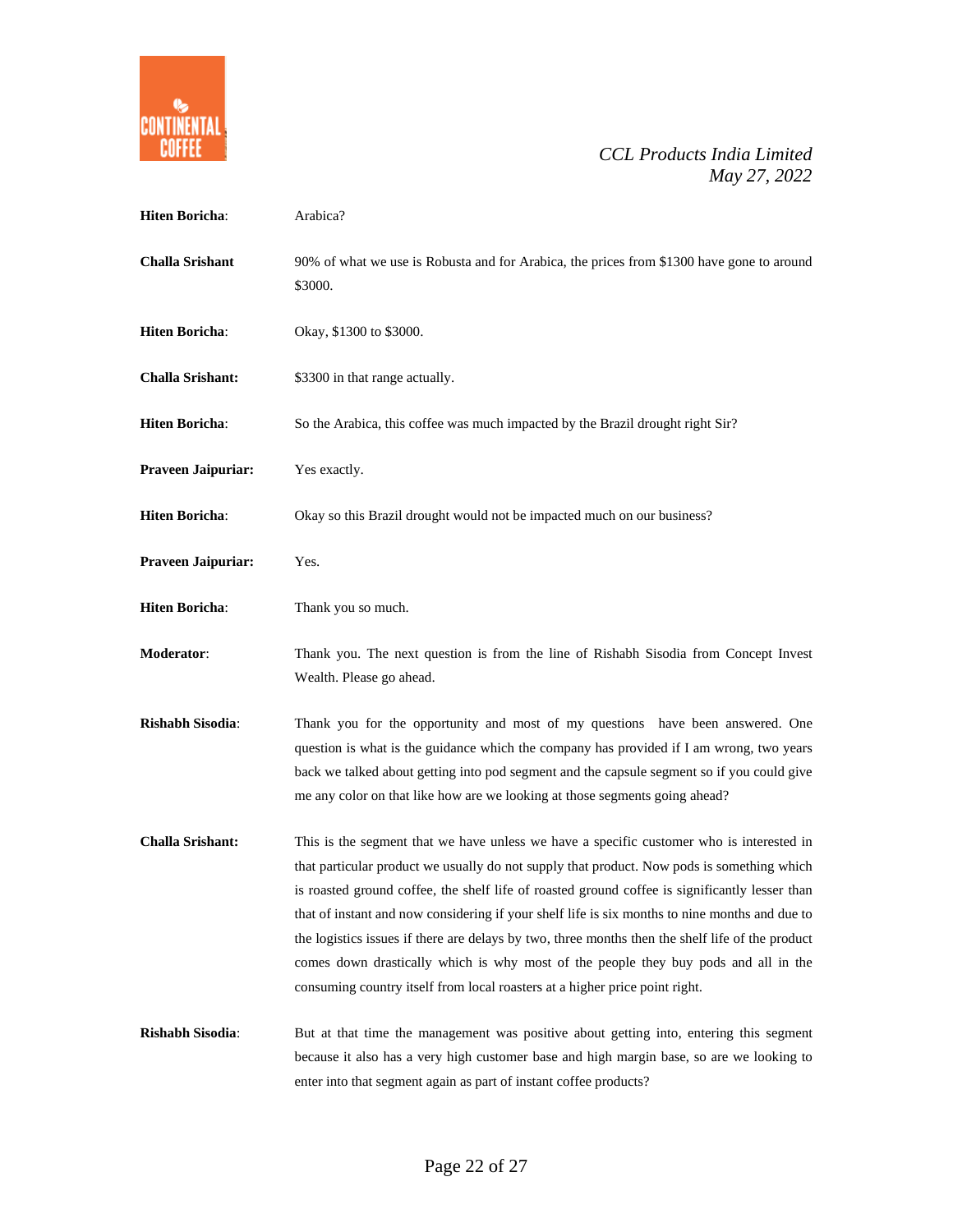

| <b>Challa Srishant:</b> | So we have not been in this segment of pods before, we have explored it, we have the<br>equipment all that is also there, but it is not something that we aggressively push for<br>because there is no entry barrier for you to get into this segment at all. Anybody can do it so<br>you will have more competition and now after the first patent ran out now there is another<br>new patent which is currently being used, so it depends on what category that you are<br>looking for and also there is a lot of negativity that is there towards pods because of the<br>landfills, people are looking for more sustainable packaging especially in Europe they do<br>not like the fact that there is so much waste that is getting created for pods. |
|-------------------------|----------------------------------------------------------------------------------------------------------------------------------------------------------------------------------------------------------------------------------------------------------------------------------------------------------------------------------------------------------------------------------------------------------------------------------------------------------------------------------------------------------------------------------------------------------------------------------------------------------------------------------------------------------------------------------------------------------------------------------------------------------|
| Moderator:              | We will move to the next question from the line of Manish Mahawar from Antique Stock<br>Broking. Please go ahead.                                                                                                                                                                                                                                                                                                                                                                                                                                                                                                                                                                                                                                        |
| <b>Manish Mahawar:</b>  | Thanks for followup. Can it possible to share revenue, EBITDA, PAT for Vietnam as a<br>subsidiary for FY2022?                                                                                                                                                                                                                                                                                                                                                                                                                                                                                                                                                                                                                                            |
| Lakshmi Narayana:       | We have revenue of Rs.450 Crores and profit before tax is Rs.104 Crores.                                                                                                                                                                                                                                                                                                                                                                                                                                                                                                                                                                                                                                                                                 |
| <b>Manish Mahawar:</b>  | Can you repeat the number, your voice is not clear.                                                                                                                                                                                                                                                                                                                                                                                                                                                                                                                                                                                                                                                                                                      |
| Lakshmi Narayana:       | Rs.450 Crores is the revenue for the Vietnam operation and earnings before interest and<br>depreciation it was Rs.130 Crores and profit before tax and after tax it was Rs.104 Crores.                                                                                                                                                                                                                                                                                                                                                                                                                                                                                                                                                                   |
| <b>Manish Mahawar:</b>  | Okay and in terms of a Continent as the brand, what is the EBITDA in FY2022 and if<br>possible can you share the adjustments for the subsidiary?                                                                                                                                                                                                                                                                                                                                                                                                                                                                                                                                                                                                         |
| Praveen Jaipuriar:      | We will not share the detailed numbers on that, but what we can share is the topline as I was<br>telling you for the domestic business was Rs.200 Crores out of which 70% was branded<br>sales and the broke even on this business last year.                                                                                                                                                                                                                                                                                                                                                                                                                                                                                                            |
| <b>Manish Mahawar:</b>  | Broke even in terms of EBITDA or PAT?                                                                                                                                                                                                                                                                                                                                                                                                                                                                                                                                                                                                                                                                                                                    |
| Praveen Jaipuriar:      | In terms of PAT.                                                                                                                                                                                                                                                                                                                                                                                                                                                                                                                                                                                                                                                                                                                                         |
| <b>Manish Mahawar:</b>  | Okay and last one in terms of export incentive how much of that we have booked in the<br>FY200 and how much of remain still pending to receive.                                                                                                                                                                                                                                                                                                                                                                                                                                                                                                                                                                                                          |
| Lakshmi Narayana:       | We have accounted for Rs.16.5 Crores, we have received during the 2022 financial year and<br>around Rs.7 Crores is the balance eligible to receive.                                                                                                                                                                                                                                                                                                                                                                                                                                                                                                                                                                                                      |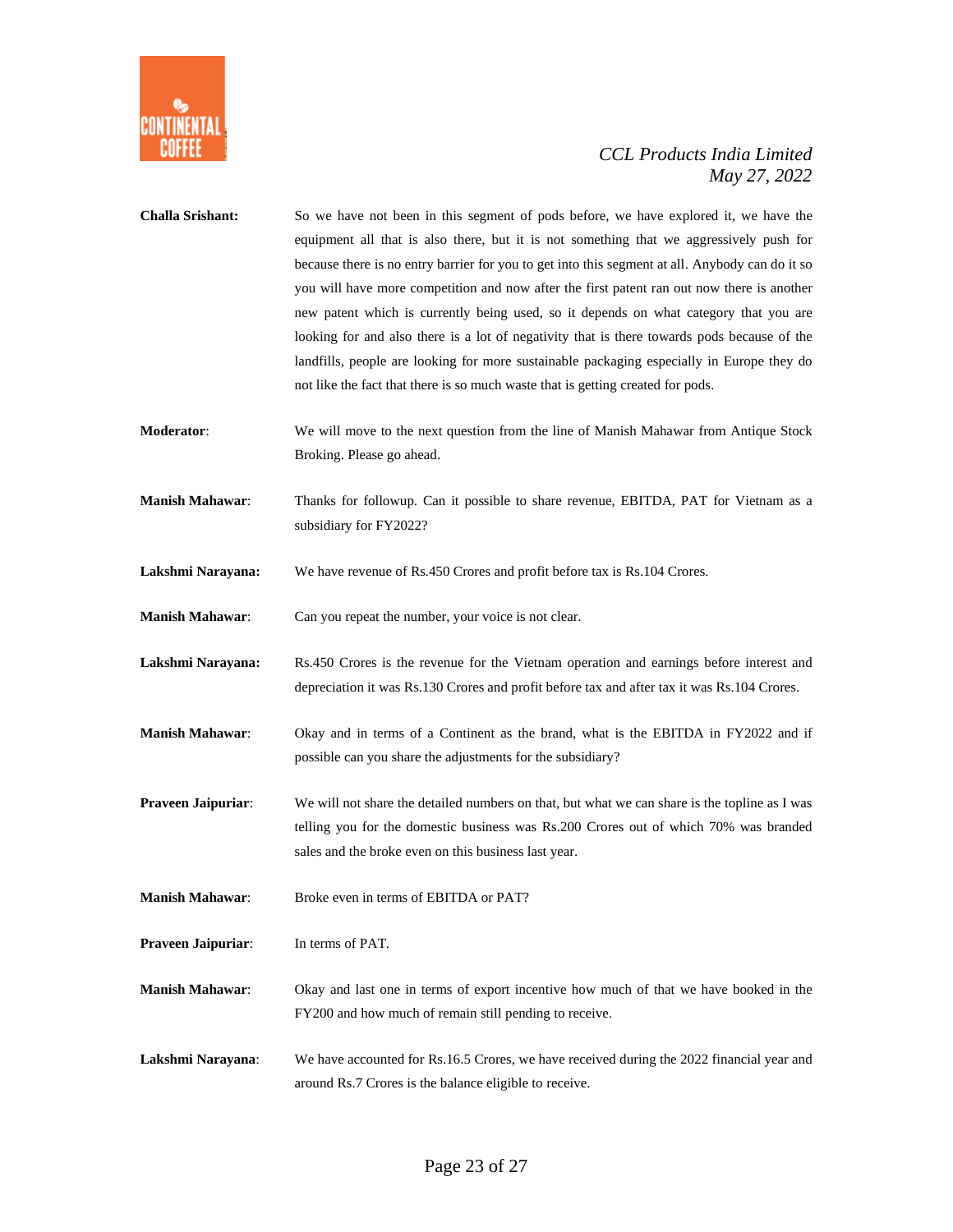

| <b>Manish Mahawar:</b> | Rs.16.5 Crores you said right?                                                                        |
|------------------------|-------------------------------------------------------------------------------------------------------|
| Praveen Jaipuriar:     | Yes.                                                                                                  |
| <b>Manish Mahawar:</b> | FY2022.                                                                                               |
| Praveen Jaipuriar:     | Yes.                                                                                                  |
| <b>Manish Mahawar:</b> | That is it from my side and all the best.                                                             |
| Moderator:             | Thank you. The next question is from the line of Dhiral Shah from PhillipCapital. Please go<br>ahead. |
| <b>Dhiral Shah:</b>    | Thanks for the opportunity. What was the utilization of Vietnam plant in FY2022?                      |
| Praveen Jaipuriar:     | By the current calendar year end it will be implemented.                                              |
| <b>Dhiral Shah:</b>    | Utilization of Vietnam plant in FY2022?                                                               |
| Praveen Jaipuriar:     | It was 85%.                                                                                           |
| <b>Dhiral Shah:</b>    | And for the incremental capacity of 3500 tons?                                                        |
| Praveen Jaipuriar:     | Which includes incremental capacity, total capacity 13500 and we are at the operation of<br>85%.      |
| <b>Dhiral Shah:</b>    | Okay, if you can share the Switzerland revenue and pack?                                              |
| Lakshmi Narayana:      | Revenue Rs.450 Crores is the revenue that we have achieved at Vietnam operation.                      |
| <b>Dhiral Shah:</b>    | Switzerland operations Sir?                                                                           |
| Lakshmi Narayana:      | Switzerland operations, Rs.230 Crores is the revenue that we have recorded at the<br>operations.      |
| <b>Dhiral Shah:</b>    | And Sir PAT?                                                                                          |
| Lakshmi Narayana:      | Profit is about Rs.7.05 Crores.                                                                       |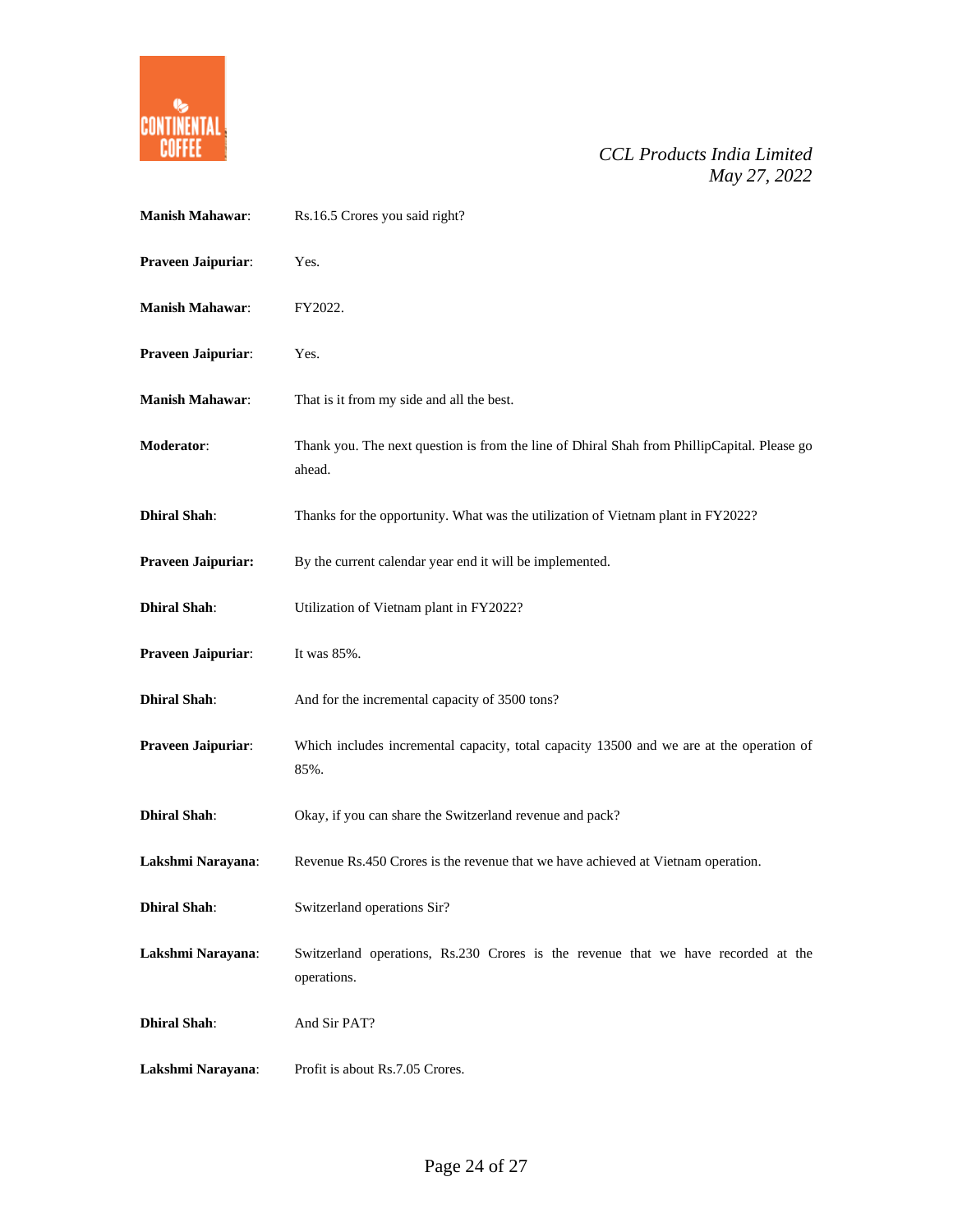

| <b>Dhiral Shah:</b>    | Rs.7.5 Crores?                                                                                                                                                                                                                                                                                                                                                                                                                                                                                                                                                                                                                                                                                                                               |
|------------------------|----------------------------------------------------------------------------------------------------------------------------------------------------------------------------------------------------------------------------------------------------------------------------------------------------------------------------------------------------------------------------------------------------------------------------------------------------------------------------------------------------------------------------------------------------------------------------------------------------------------------------------------------------------------------------------------------------------------------------------------------|
| Praveen Jaipuriar:     | Yes.                                                                                                                                                                                                                                                                                                                                                                                                                                                                                                                                                                                                                                                                                                                                         |
| <b>Dhiral Shah:</b>    | Thank you so much.                                                                                                                                                                                                                                                                                                                                                                                                                                                                                                                                                                                                                                                                                                                           |
| Moderator:             | Thank you. The next question is from the line of Ankush Agarwal from Surge Capital.<br>Please go ahead.                                                                                                                                                                                                                                                                                                                                                                                                                                                                                                                                                                                                                                      |
| <b>Ankush Agarwal:</b> | Thanks for taking my question. So firstly on this plant-based protein business so this would<br>be a domestic B2C business model right?                                                                                                                                                                                                                                                                                                                                                                                                                                                                                                                                                                                                      |
| Praveen Jaipuriar:     | Right.                                                                                                                                                                                                                                                                                                                                                                                                                                                                                                                                                                                                                                                                                                                                       |
| <b>Ankush Agarwal:</b> | In the larger scheme of things what I wanted to understand is that the whole transition from<br>a B2B business model to a B2C, because B2B business is an extremely good business<br>wherein we have extremely high sustainability in terms of getting fixed margins and our<br>margins itself are quite high like 25% EBITDA and 15% PAT, so I would wanted to<br>understand with this transition to B2C, do you think we will be able to achieve those kind of<br>that kind of sustainable business and profitability in the B2C business given that this<br>businesses require a lot of incubation in terms of marketing expense to create a brand and<br>then at most maybe you will be able to get around 10%, 15% kind of PAT margins? |
| Praveen Jaipuriar:     | I think just to answer your question transition is not the right term, because that sets very<br>wrong expectations. It is not that we are transitioning                                                                                                                                                                                                                                                                                                                                                                                                                                                                                                                                                                                     |
| <b>Ankush Agarwal:</b> | Additional business.                                                                                                                                                                                                                                                                                                                                                                                                                                                                                                                                                                                                                                                                                                                         |
| Praveen Jaipuriar:     | Now of course additional B2C business is not an easy one it would not give you returns in a<br>jiffy it takes time to build brands, but if you are looking at very long term perspective that<br>we are, we are not looking here only for a three year, five year or ten year perspective but<br>we are looking at a 20 year, 30 year and a 40 year perspective, in that perspective if you see<br>obviously the brand business will give you better returns than a B2C business and it is<br>always more value gets added more if you build brands is not it, so that is the whole thought<br>behind adding a B2C segment as well to CCL.                                                                                                   |
| <b>Ankush Agarwal:</b> | But is not there some kind of consideration like looking at the B2B model in existing space<br>like even like in case of plant-based protein packs right even in that case probably we might<br>would have looked to expand on the B2B model to start with before getting into B2C                                                                                                                                                                                                                                                                                                                                                                                                                                                           |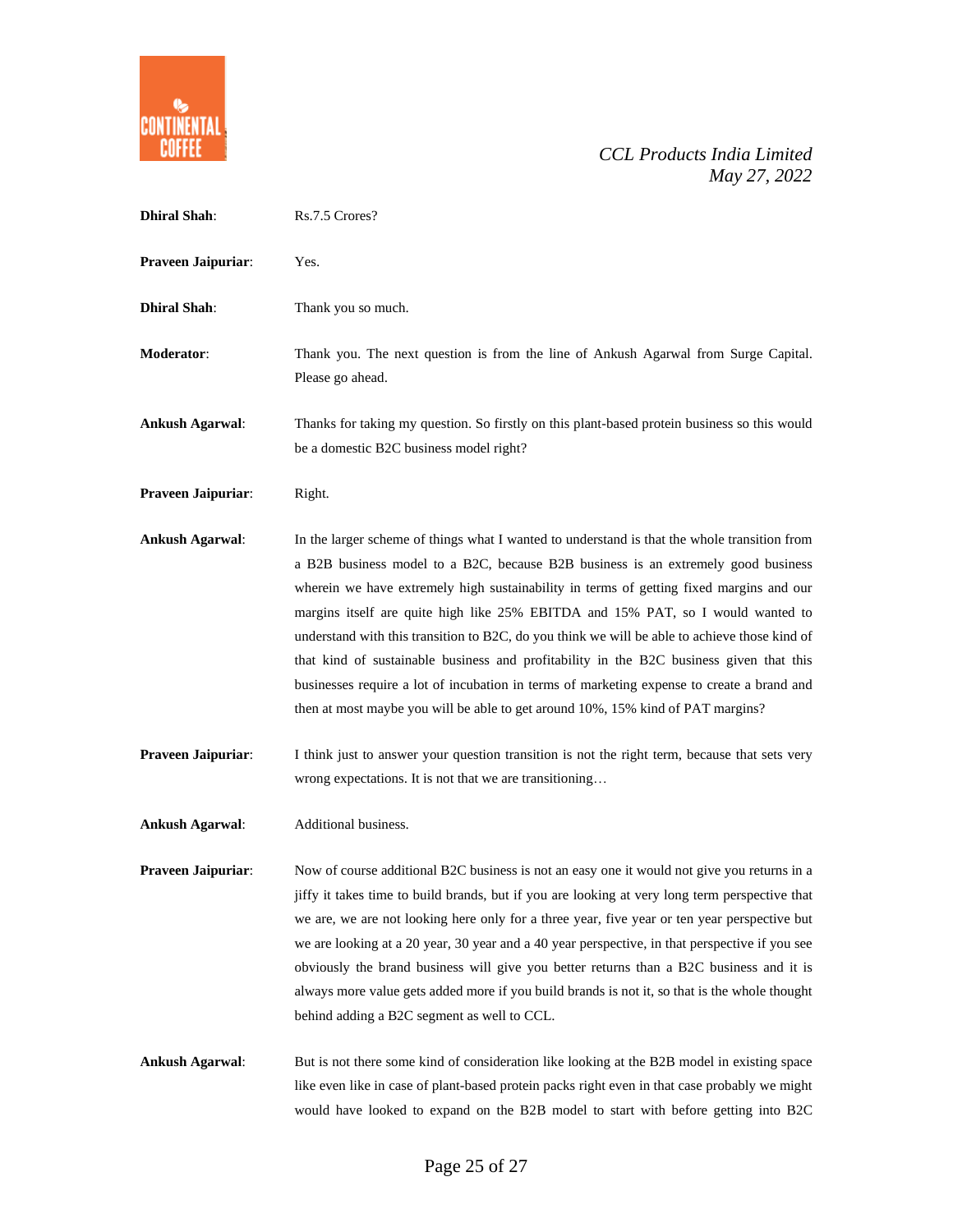

because what is happening is nowadays in all this segment be it coffee and the snacks a lot of B2C brands right so rather than competing with them on the front end being the backend partner manufacturing for all these guys would not that be a great business to be in?

- **Praveen Jaipuriar:** The only difference here is that unlike a segment like coffee or other snacks where there is already a huge consumer segment available where B2B players could play here the category itself is very nascent, so it would not have made sense to become a B2B player in this category and considering that we are looking to expand our B2C segment, we were looking at certain categories where we could start playing and as you rightly said there are certain categories are very cluttered, so this category although it comes in the snacking categories actually different and very nascent and evolving category and our thinking process here was completely opposite that we will seed the market with our own brand. Let us see how things evolve and probably in the future we could backward integrate and that is the time we could actually become a supplier to our own brand as well as to somebody else as well, so here our thinking process has been a little different on this.
- **Ankush Agarwal**: So to start with we would not be manufacturing this product over?

**Praveen Jaipuriar:** No, we are not manufacturing. We are sourcing it from a third party.

- **Ankush Agarwal**: Domestically?
- **Praveen Jaipuriar:** Domestic right now we are launching in the domestic market that too in very limited areas in three cities and we will see how this category shapes up and how we do on in this category, again even in the B2C segment as you would have noticed, we do not really go the big bang way whether it was coffee whether it is this, so that the margins do not get depleted so all we want to do is that make it self-sustainable in three to five years time, so that the brand gets to feed itself and does not kind of have a stress on the parent company.
- **Ankush Agarwal**: In the very long term, would it be a right understanding that CCL as a company would be more focused on venturing into additional B2C areas rather than figuring out any other B2B market wherein it could expand in terms of category?
- **Praveen Jaipuriar:** In the B2B space right now coffee we have that sense we have that economies of scale advantage.
- **Ankush Agarwal**: Yes, coffee was obviously a natural extension.